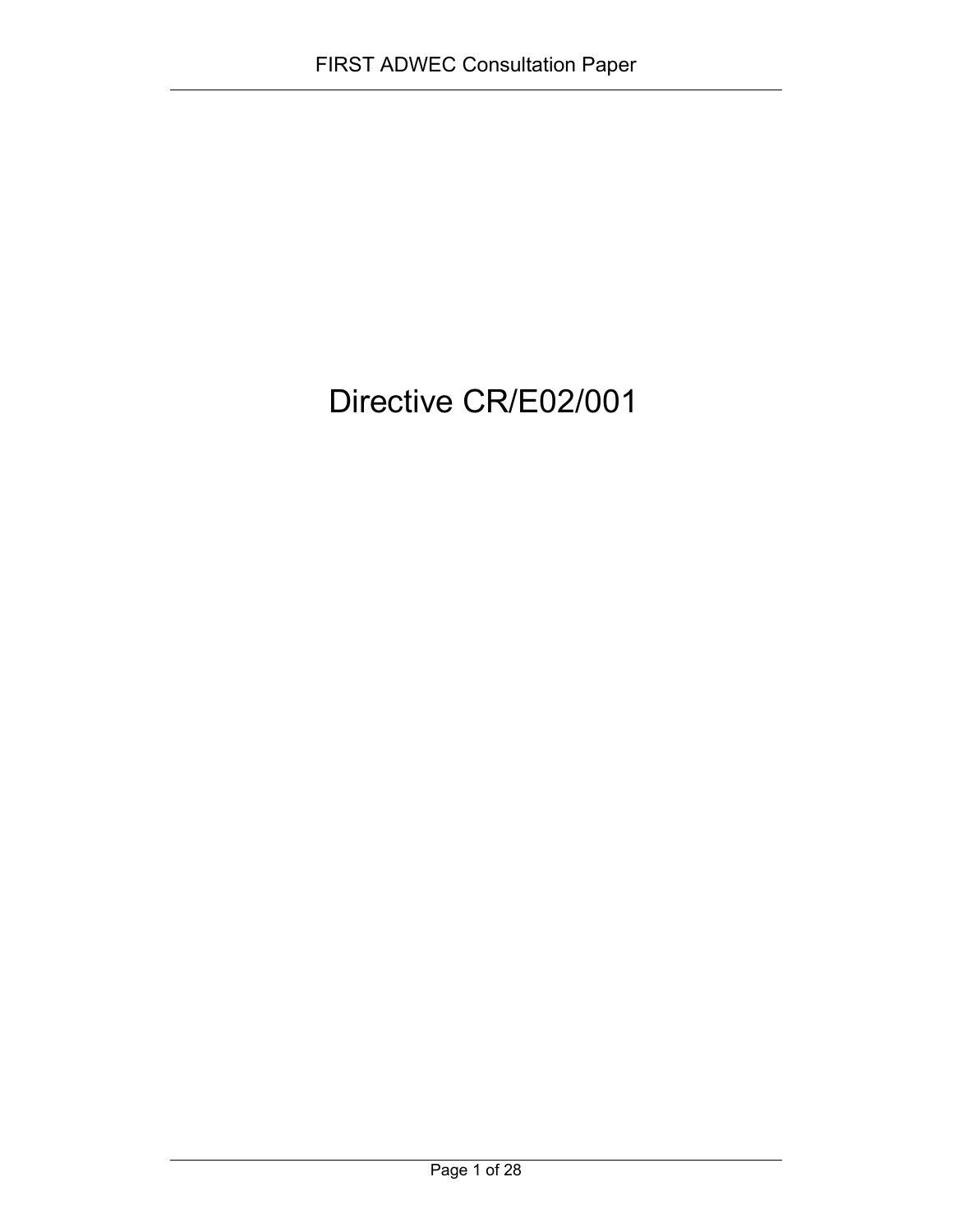# First Consultation on the Price Control for Abu Dhabi Water & Electricity Company

| 1.                                                     |  |  |  |  |  |
|--------------------------------------------------------|--|--|--|--|--|
| 2.                                                     |  |  |  |  |  |
| 3                                                      |  |  |  |  |  |
| 4 <sup>1</sup>                                         |  |  |  |  |  |
|                                                        |  |  |  |  |  |
| 5.                                                     |  |  |  |  |  |
| 6.                                                     |  |  |  |  |  |
| 7.                                                     |  |  |  |  |  |
| 8.                                                     |  |  |  |  |  |
| 9.                                                     |  |  |  |  |  |
| 10.                                                    |  |  |  |  |  |
| 11.                                                    |  |  |  |  |  |
| 12.                                                    |  |  |  |  |  |
| ANNEX A: EXTRACT FROM NIE GENERATION SECURITY STANDARD |  |  |  |  |  |
|                                                        |  |  |  |  |  |
|                                                        |  |  |  |  |  |
|                                                        |  |  |  |  |  |
|                                                        |  |  |  |  |  |
|                                                        |  |  |  |  |  |
|                                                        |  |  |  |  |  |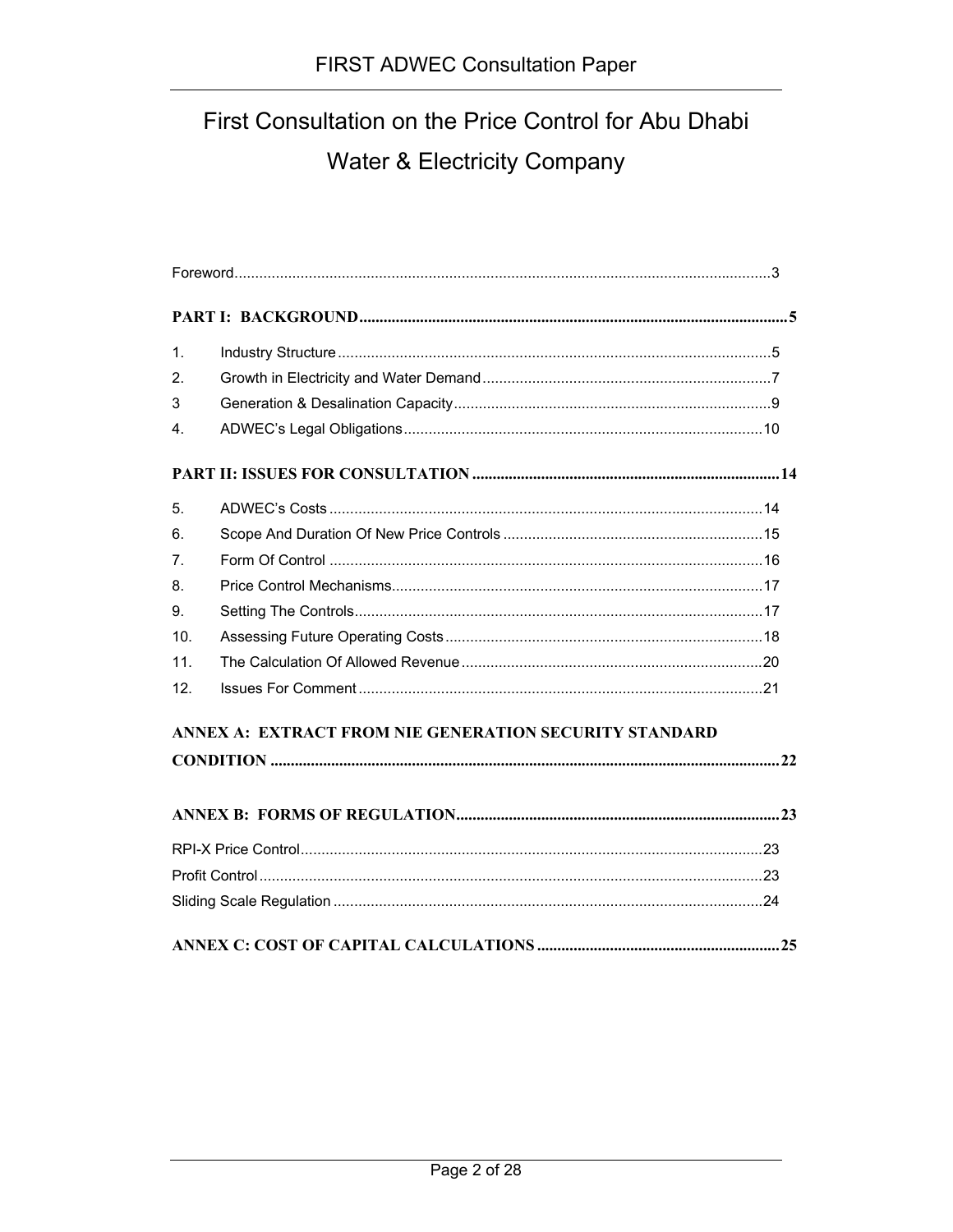#### **Foreword**

This consultation paper sets out the main issues to be considered in setting the first price controls for the Abu Dhabi Water and Electricity Company (ADWEC).

The price controls have effect from 1 January 1999 and have been developed by the Regulation and Supervision Bureau (the Bureau) in accordance with the Bureau's Primary and General Duties in Articles (53) and (54) of Law No (2) of 1998.

ADWEC has no direct competition and is therefore able to exercise monopoly power in setting terms for the purchase of water and electricity from generation and desalination companies and the terms of the 'bulk supply tariff' for the sale of water and electricity to the DISCOs. The Bureau has not yet determined the values to be taken by each element of the price control formulae, the so-called 'notified values'. This consultation will allow the Bureau to consider the views of ADWEC and others in setting these values.

The main objectives in setting the price controls will be to protect customers, while providing incentives to ADWEC to improve efficiency. The Bureau expects to publish price controls for consultation in November and final controls in December. Comments on the matters raised in this paper are sought by  $10<sup>th</sup>$  November. Replies should be sent to:

John Cunneen Senior Economist The Regulation & Supervision Bureau P.O. Box 32800 Abu Dhabi

Comments submitted to the Bureau as part of the consultation exercise will be made publicly available. Please make it clear if your comments must be regarded as confidential.

Graeme Sims **General Manager The Regulation & Supervision Bureau**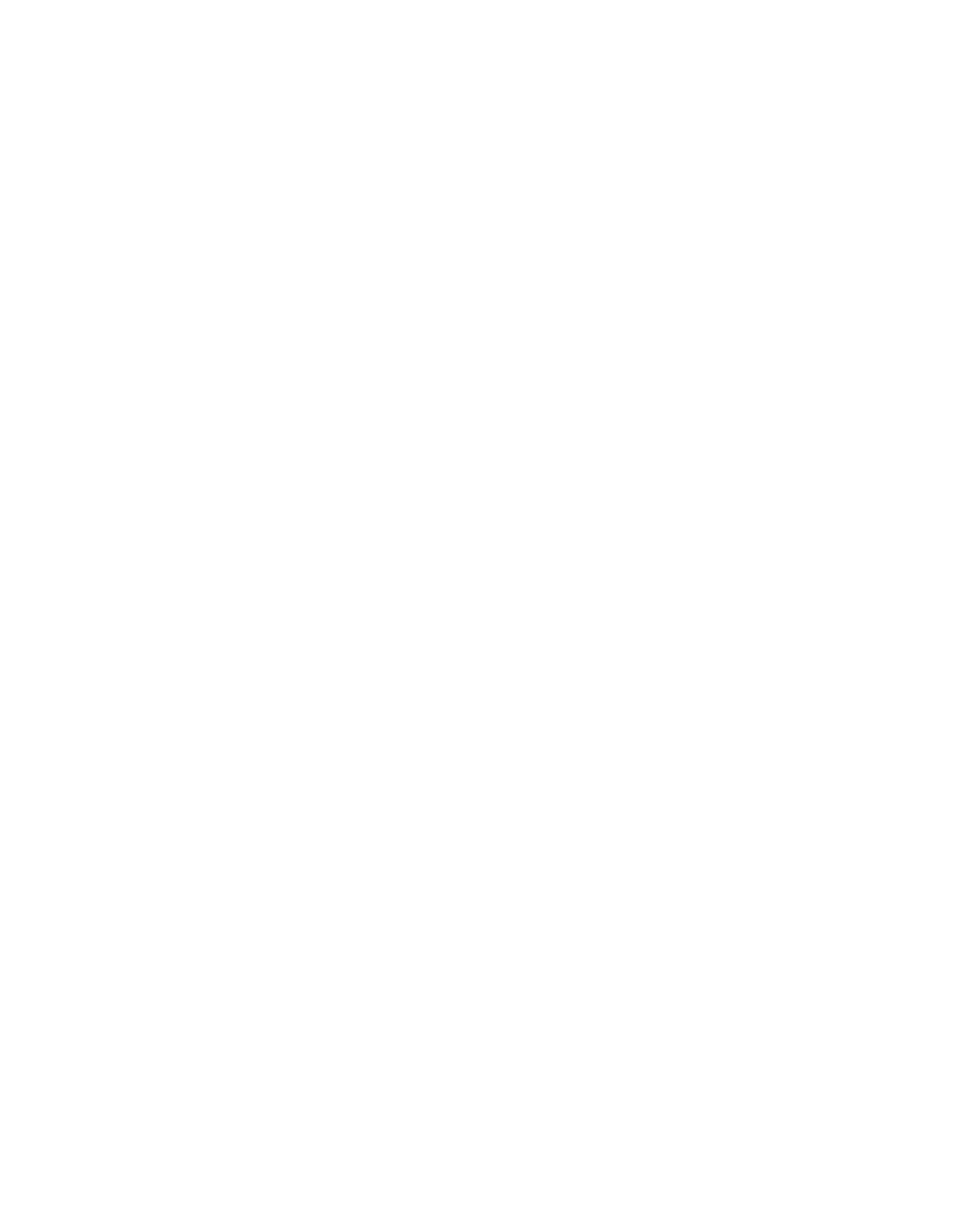#### **Part I: Background**

### **1. Industry Structure**

- 1.1 The emirate of Abu Dhabi has embarked on a broadly scoped privatization programme for its water and electricity sector. As part of the privatisation programme the water and electricity sector has been extensively restructured and all assets previously managed by the Abu Dhabi Water and Electricity Department (WED) transferred to a number of new entities:
	- Some 3000MW and 200MG/d of electricity and water production capacity have been vested in four generation/desalination companies: **Bainounah Power Company (PC)**, **Umm Al Nar PC**, **Al Taweelah PC** and **Al Mirfa PC**. Independent water and power producers (IWPPs) will have an opportunity to build, own and operate new power/desalination plants needed to meet the emirate's future requirements. The first such IWPP is under construction at the Al Taweelah site. Capacity additions will be procured by the Abu Dhabi Water and Electricity Company (ADWEC).
	- The **Abu Dhabi Transmission and Despatch Company** (Transco) has assumed responsibility for the development, maintenance and operation of the water and electricity transmission systems in the emirate of Abu Dhabi.
	- Two distribution companies (DISCOs), **Abu Dhabi Distribution Company** (ADDC) and **Al Ain Distribution Company** (AADC) are responsible for the distribution and supply of water and electricity to customers in their respective areas. The **Abu Dhabi Company for Servicing Remote Areas** (ADCSRA) is a vertically integrated entity responsible for the production, distribution and supply of water and electricity to customers in remote areas and islands within the emirate that are not connected to the main systems. ADCSRA also operates the well fields that provide a significant proportion of the emirate's water needs.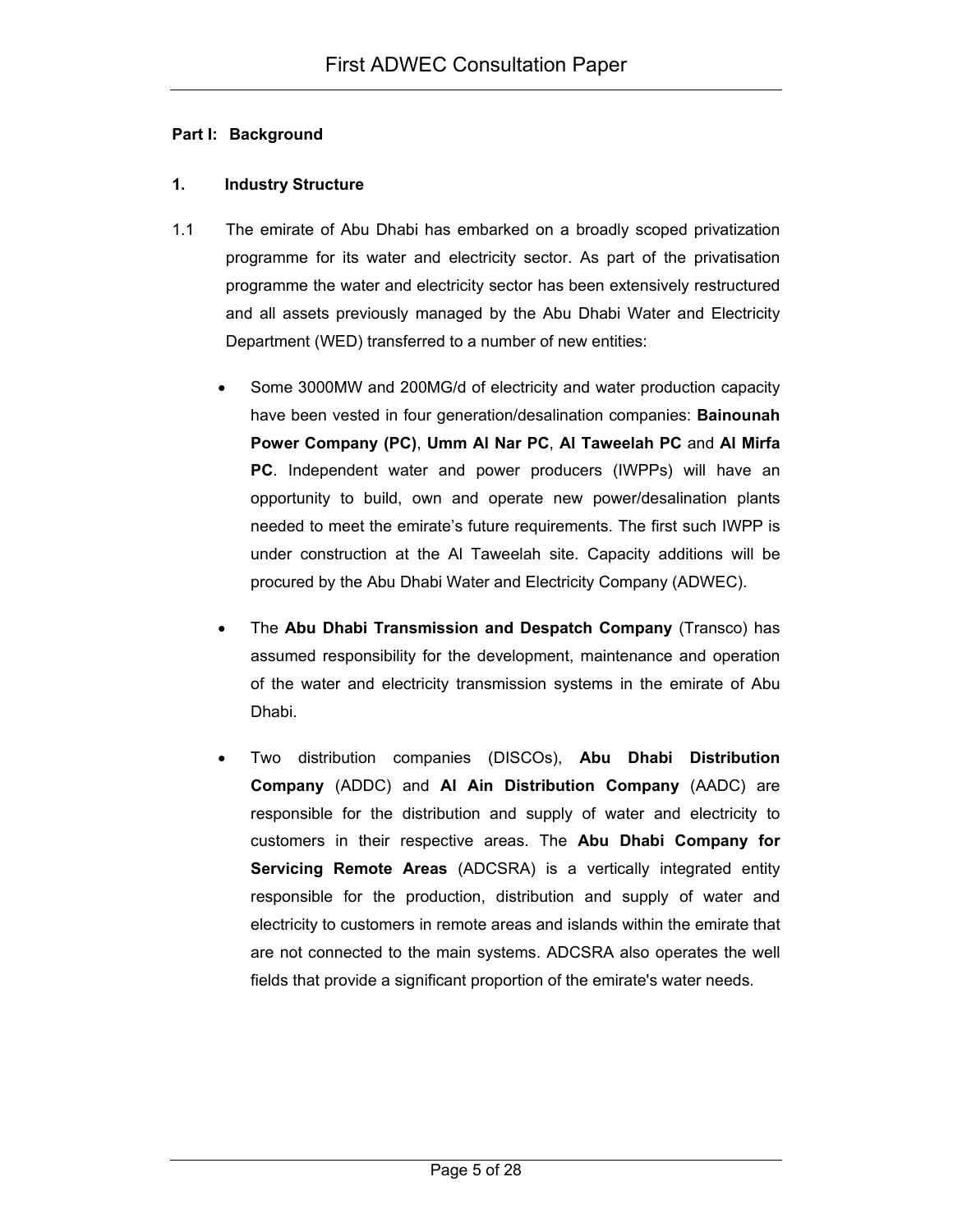- **Abu Dhabi Water and Electricity Company** (ADWEC) is a new entity responsible for the procurement of water and electricity production capacity, ancillary services and fuel supplies necessary to ensure that, at all times, all reasonable demand for water and electricity in the emirate of Abu Dhabi is satisfied.
- 1.2 **The Regulation and Supervision Bureau** is the independent regulatory body set up to oversee the functioning of the reorganised water and electricity sector. Any person or entity wishing to operate in the water and electricity sector requires the Bureau's authorization. The main form of authorization is the licence. The Bureau has licensed the new sector entities described above. It is principally through the conditions of these licences that the Bureau exercises control over the sector.
- 1.3 It is envisaged that the sector will eventually reflect a mix of private and government ownership. ADWEC, Transco and ADCSRA are expected to remain in government ownership. The Generation/Desalination companies and the two DISCOs are expected to transfer to private ownership. This process is already underway with the intended sale of a large minority stake in the Taweelah A1 plant (part of the Bainounah PC) to one of a number of short-listed international power companies.
- 1.4 The remaining sections of Part 1 provide further detail of ADWEC's legal obligations and outline the context in which the initial price control will operate. Part 2 discusses the price control issues on which views are sought.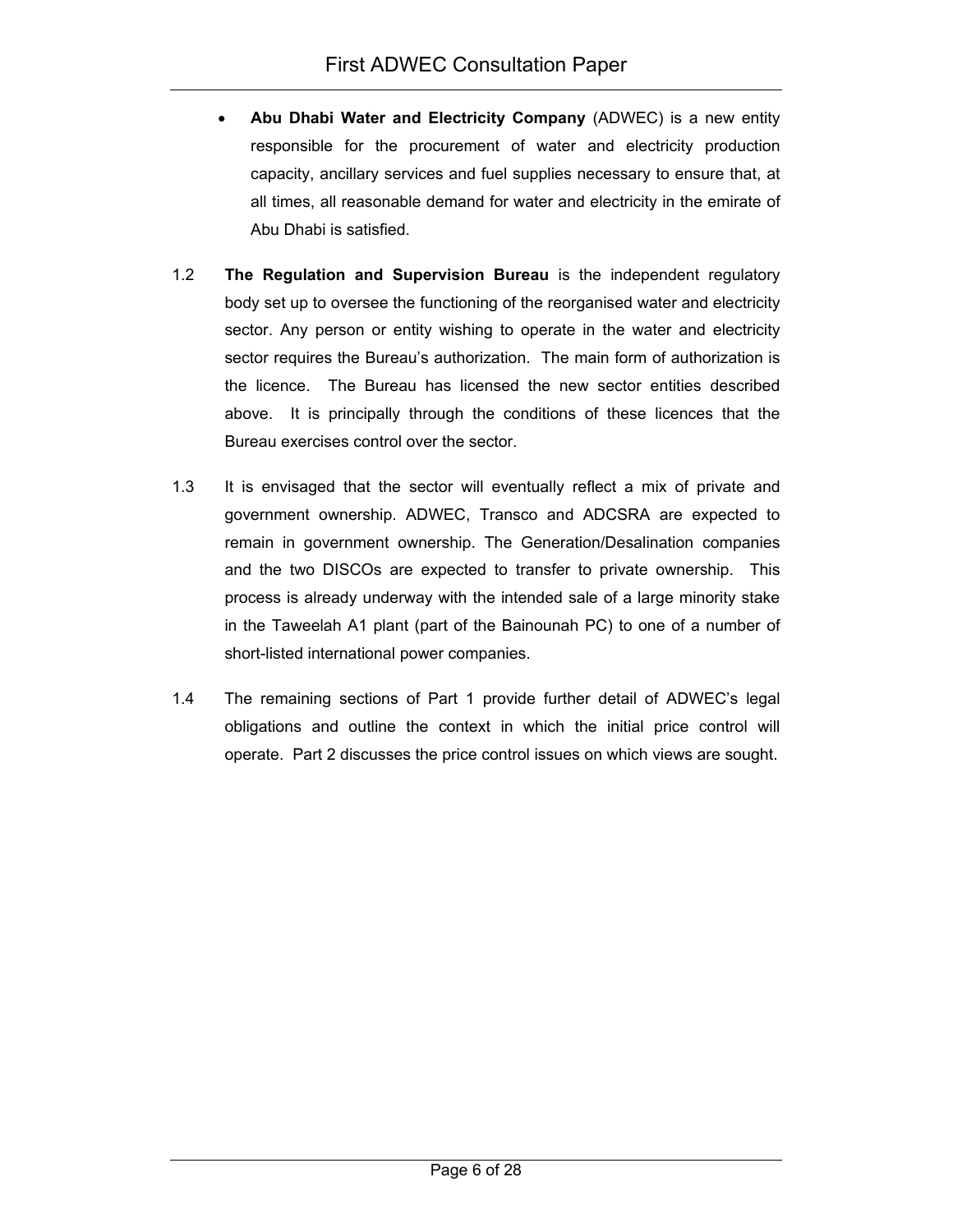#### **2. Growth in Electricity and Water Demand**

2.1 ADWEC has assumed procurement responsibilities in a market experiencing strong demand growth for both water and electricity. Chart 1 shows the growth in electricity peak production<sup>1</sup> by stations on the main Abu Dhabi system subject to central despatch. Production units connected to the Western Region system are not at present centrally despatched. By 2000, the Western Region system will be connected to the main system and all major generation/desalination stations will be subject to central despatch. Over the period shown in the chart, peak electricity production increased at an annual average rate of 14.4 per cent.





Source: ADWEC Operating Results (1998) & ADWEC provisional data for 1999

2.2 The increase in electricity peak production has been higher in some periods and lower in others. For example, between 1973 and 1980 peak demand on the Abu Dhabi system (excluding Western Region) increased at an annual average rate of 33.3 per cent. Between 1980 and 1990 the rate of growth slowed to 8.8 per cent and slowed further to 7.5 per cent between 1990 and 1999.

l

 $1$  Chart 1 shows gross electricity generation including auxiliary generation for desalination plant. The 1999 figure is provisional.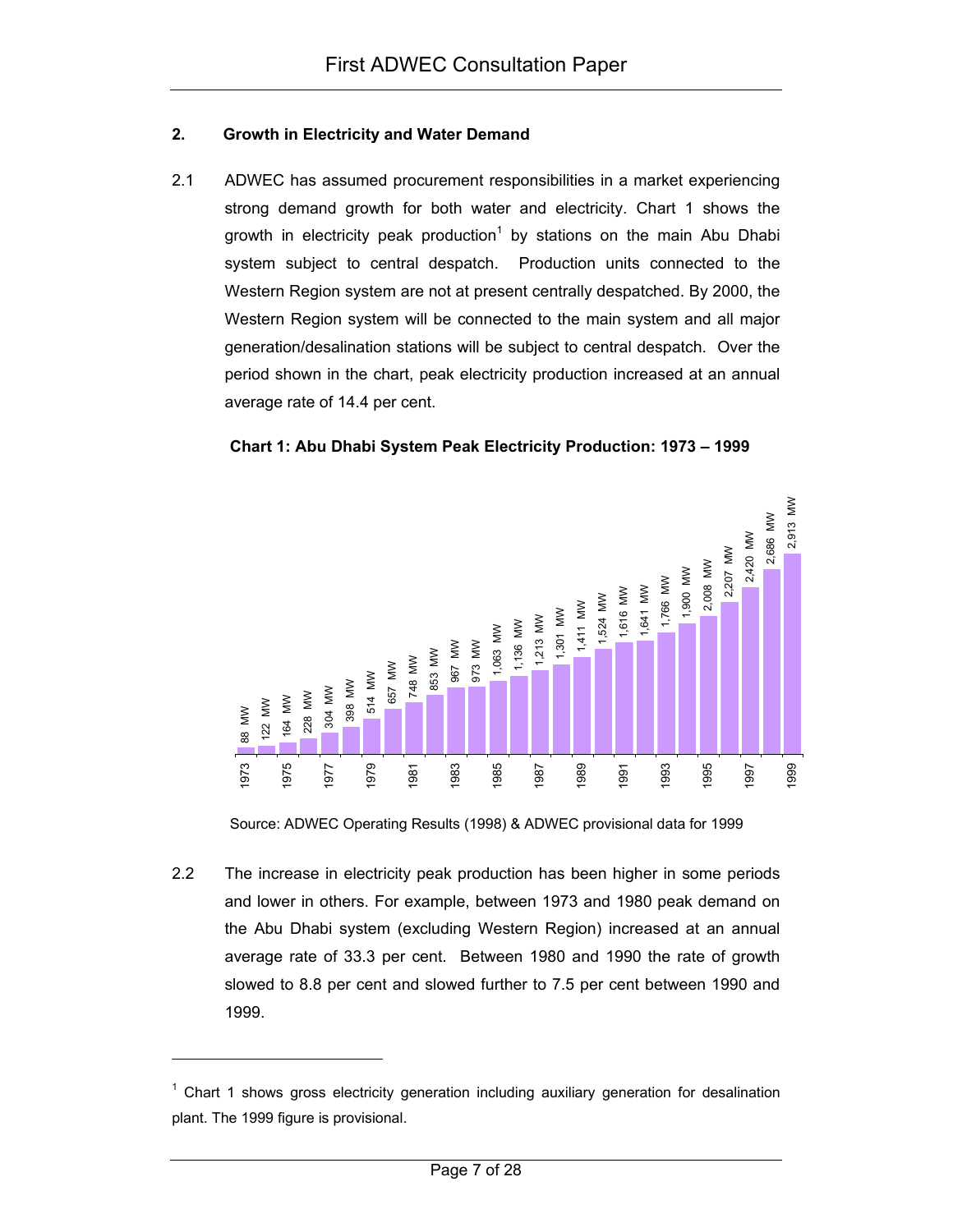- 2.3 Growth in electricity peak production has, however, accelerated in recent years. Between 1988 and 1993, average annual growth was 6.3 per cent, and increased to 9.7 per cent between 1995 and 1999. Provisional data for 1999 indicates an increase in peak electricity generation of around 8.5 per cent.
- 2.4 Recent forecasts suggest that peak generation will continue to grow by between 8 to 10 per cent per annum through to 2001.
- 2.5 There are two main sources of water supply within the emirate, well production and desalination plant production. ADWEC is responsible for the procurement of desalination capacity and output. ADCSRA is responsible for the development of new well fields. Chart 2 shows the year on year increase in desalinated water production between 1988 and 1998.





Source: ADWEC Operating Results (1998)

2.6 Between 1988 and 1998, production of desalinated water more than doubled. Desalination has accounted for a higher share of total water production in recent years, and this is expected to continue. For example, desalination production accounted for around 72 per cent of total water entering the transmission system in 1988. In 1998, the share of transmitted water from desalination plant increased to 84 per cent.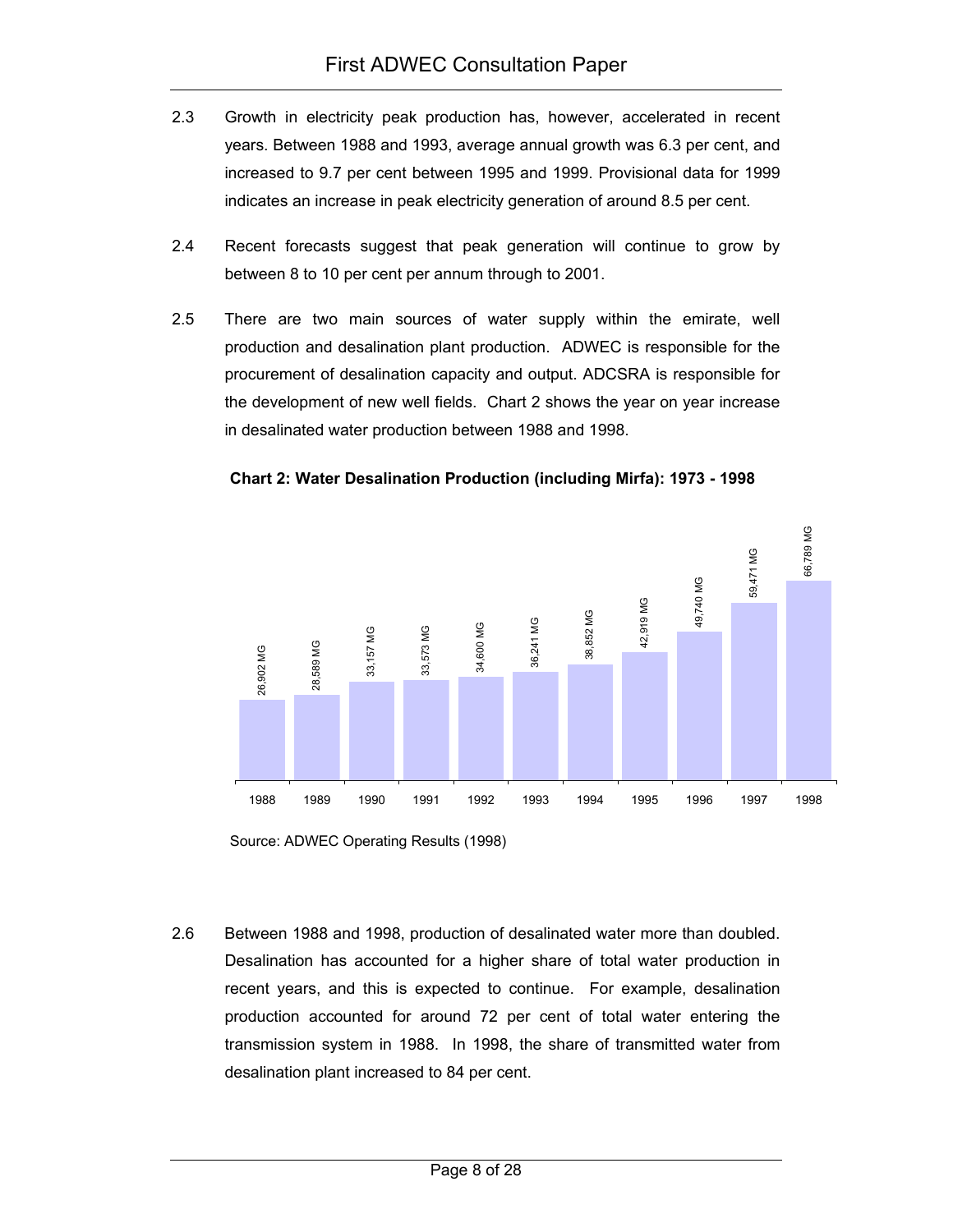# **3 Generation & Desalination Capacity**

3.1 Chart 3 shows the increase in electricity generating capacity connected to the main Abu Dhabi system (excluding Western Region) between 1973 and 1999.

**Chart 3: Total Electricity System Capacity (ex Western Region): 1973 - 1999** 



Source: ADWEC Operating Results (1998)

- 3.2 There are two production stations in the Western Region: Mirfa cogeneration station comprises 192 MW of generating capacity and 17 MG desalination capacity. The 100MW capacity of the second station, Madinat Zayed, is for generation only.
- 3.3 Chart 4 shows the cumulative change in desalination capacity on the main Abu Dhabi system (excluding Western Region) between 1973 and 1998. The capacity increases since 1994 reflect the commissioning of 72 MG of desalination capacity at Taweelah B.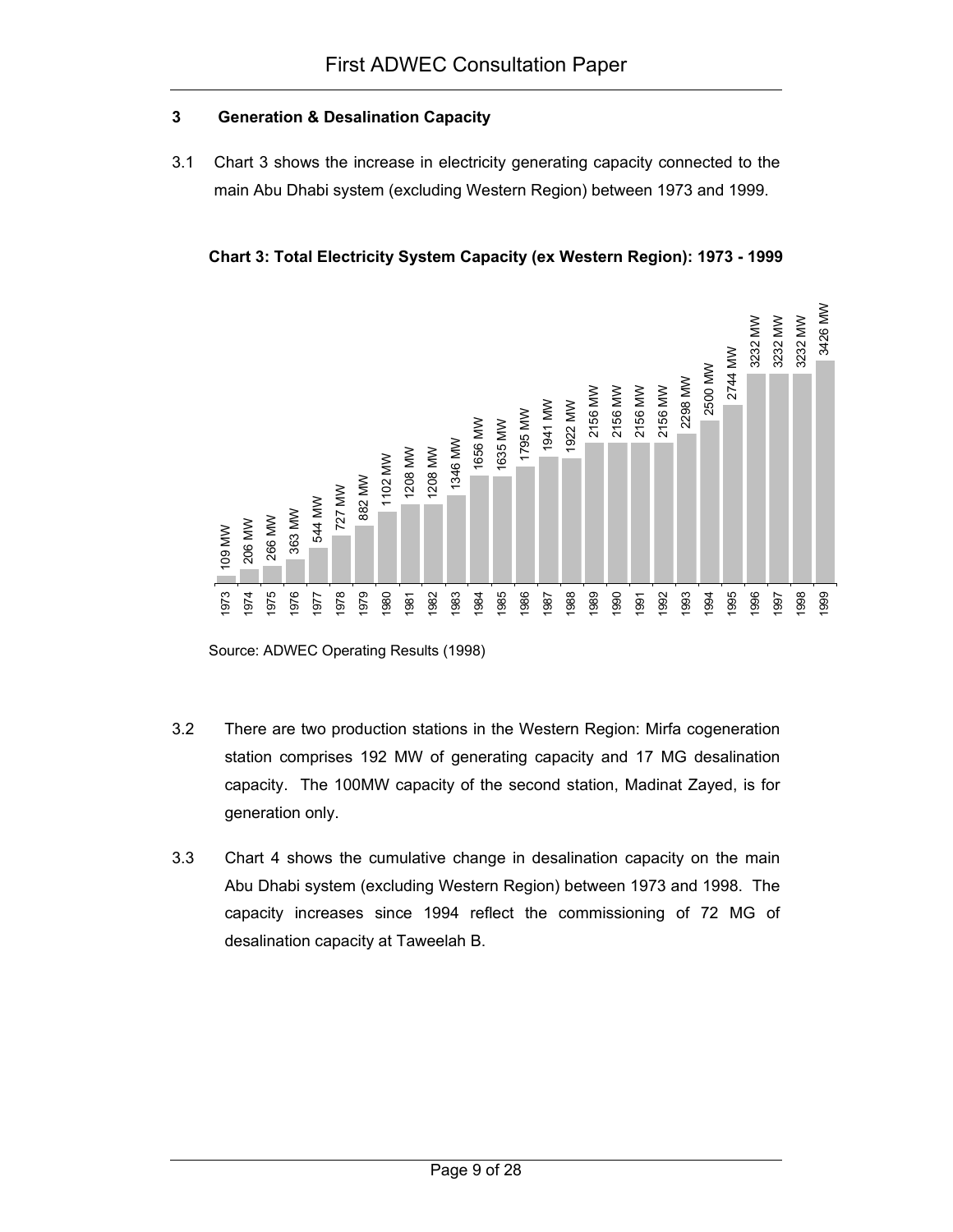



3.4 The cogeneration station at Mirfa in the Western Region is another recent addition to the production units in the emirate. Further additions are planned. For example the B2 extension at Taweelah will, during 2000, provide a further 337 MW of electricity capacity and 23 MGd of desalination capacity. The A2 station, also at Taweelah, will on completion add over 700MW of generating capacity and 50 MGd of desalination capacity.

# **4. ADWEC's Legal Obligations**

- 4.1 Articles 30 to 38 of Law No (2) of 1998 contain ADWEC's duties. These duties reflect ADWEC's responsibility to ensure the long-term availability of sufficient water and electricity production capacity at all times, and to economically purchase such capacity and fuel to meet demand in the emirate of Abu Dhabi.
- 4.2 To perform its duties in the emirate of Abu Dhabi, ADWEC has a legal obligation to:

Source: ADWEC Operating Results (1998)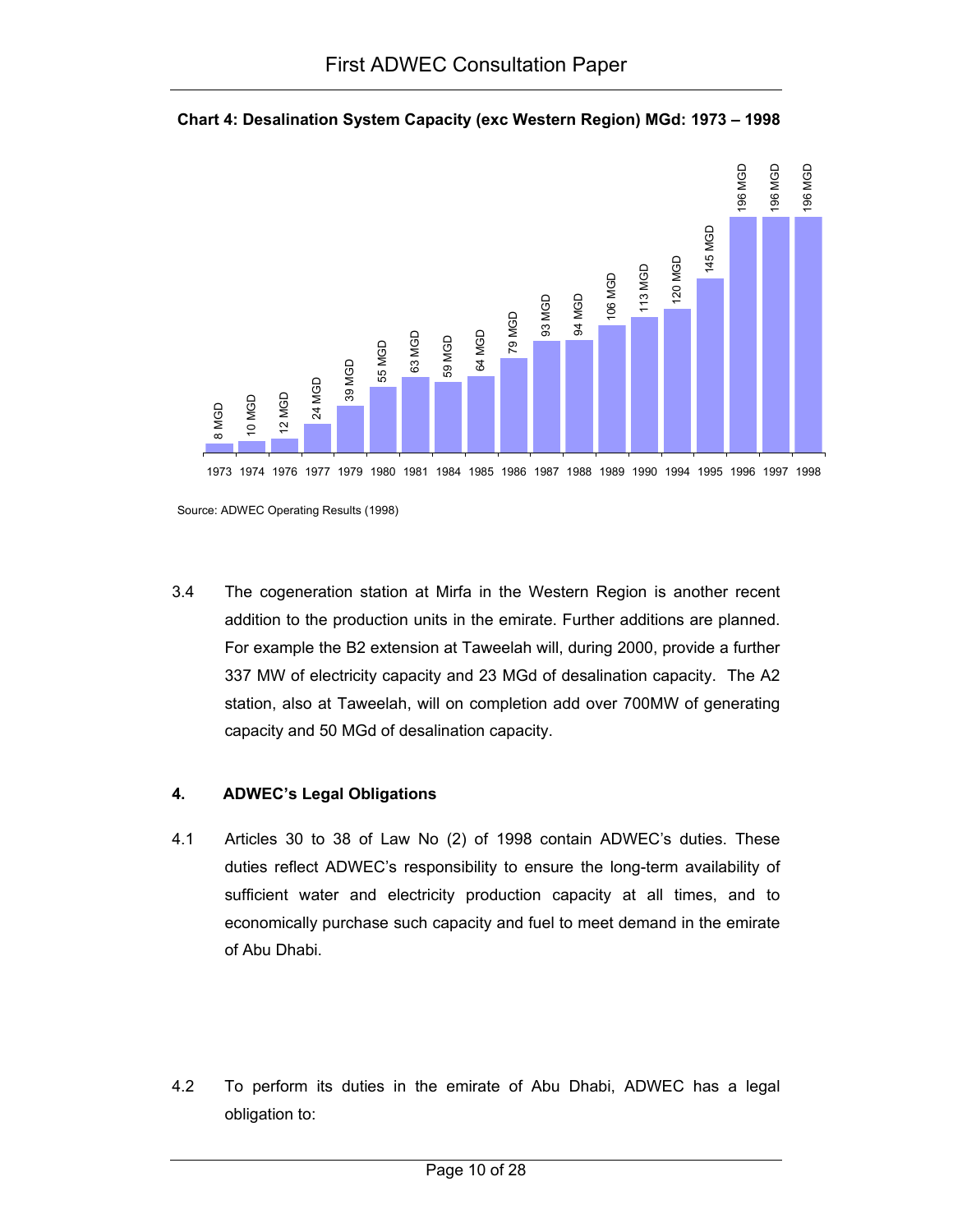- Secure and contract for the purchase of sufficient production capacity to satisfy all reasonable water and electricity demand (Article 30);
- Contract for the purchase of all water and electricity output from licensed production operators (Article 31);
- Ensure long-term security of water and electricity supply by determining annually, in respect of each year and the next five years, the requirement for new or additional electricity generation, water desalination and water storage capacities (Article 32);
- Procure and supply fuel to each provider of production capacity (Article 33);
- Purchase economically when contracting for capacity, fuel, and ancillary services (Article 34);
- Invite tenders for the provision of new or additional production capacity or for the contract of existing production capacity (Article 35);
- Develop and apply evaluation criteria for such tenders (Article 35);
- Enter into payment agreements (PWPAs) with providers of available production capacity and delivered water/electricity output, and suppliers of ancillary services (Article 36);
- Supply licensed distribution companies with sufficient water and electricity to meet all reasonable demand in the emirate of Abu Dhabi (Article 37); and
- Charge each distribution company, a water and electricity 'bulk supply tariff', which is calculated on a yearly basis as prescribed by the Regulation and Supervision Bureau (Article 38).
- 4.3 ADWEC's legal obligations take practical affect through Conditions in its licence. For example, Conditions 17, 18 and 19 require ADWEC to meet generation and desalination security planning standards, to prepare annually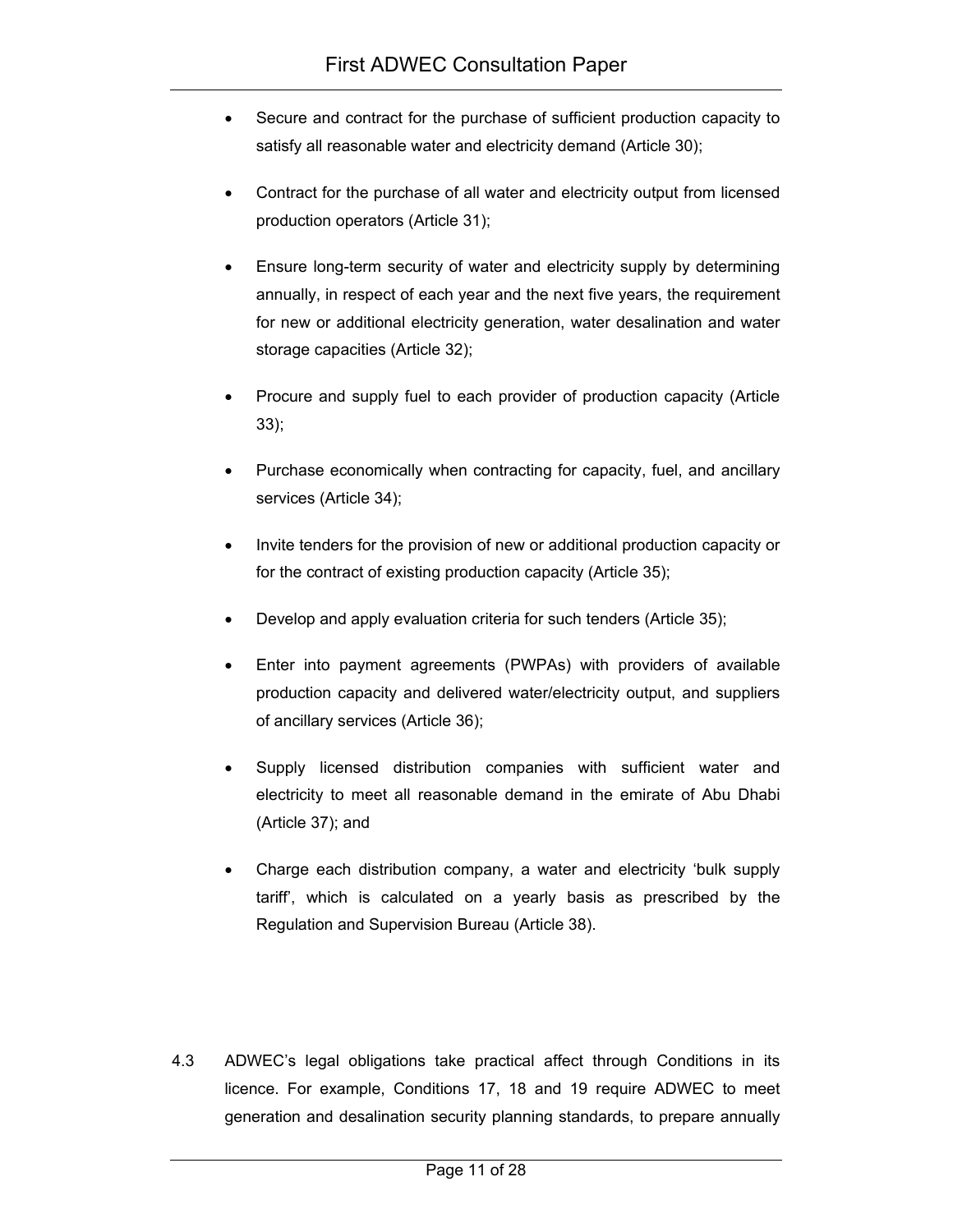a statement showing a seven-year projection of water/electricity demand and capacity requirements, and to cooperate with licensed operators in assessing future demands for water and electricity. These conditions enforce articles 30, 32 and 37 of Law No. 2.

- 4.4 Conditions 14, 15 and 16 require ADWEC to purchase economically when contracting for capacity, ancillary services and fuel. These Conditions relate to ADWEC's legal obligations under articles 31, 33, 35 and 36 of Law No. 2.
- 4.5 ADWEC is also obliged by its licence to enter into Power and Water Purchase Agreements (PWPA) with each of the G/D companies. The PWPAs set out the terms of payments to the G/D companies for available production capacity, delivered electricity and/or water output and ancillary services.
- 4.6 ADWEC is responsible for procuring the natural gas required by licensed producers of electricity and water. ADWEC does not charge the production companies for the natural gas used, but provides it free under the terms of energy conversion agreements. Incentive mechanisms in the energy conversion agreements allow for bonus and/or penalty payments to the production companies depending on whether fuel use at individual stations improves or detoriates relative to a benchmark.
- 4.7 ADWEC is also required to produce a Bulk Supply Tariff (BST) for sales of water and electricity to the DISCOs (Condition 12). The 1999 BST comprises, for both power and water, energy/output charges and a demand charge. The energy/output charges reflect the (short term) marginal cost of providing units of water and electricity at different times of day and in different months. Demand charges reflect the cost of providing the generation and desalination capacity required to meet demand. Total BST charges in 1999 are estimated at AED 2.2 billion, of which AED 1.5 billion is for electricity and AED 0.7 billion for water.
- 4.8 ADWEC's licence includes a schedule of charge restriction conditions that define the application and operation of ADWEC's price control. The price control places a ceiling on the aggregate level of revenue recoverable in each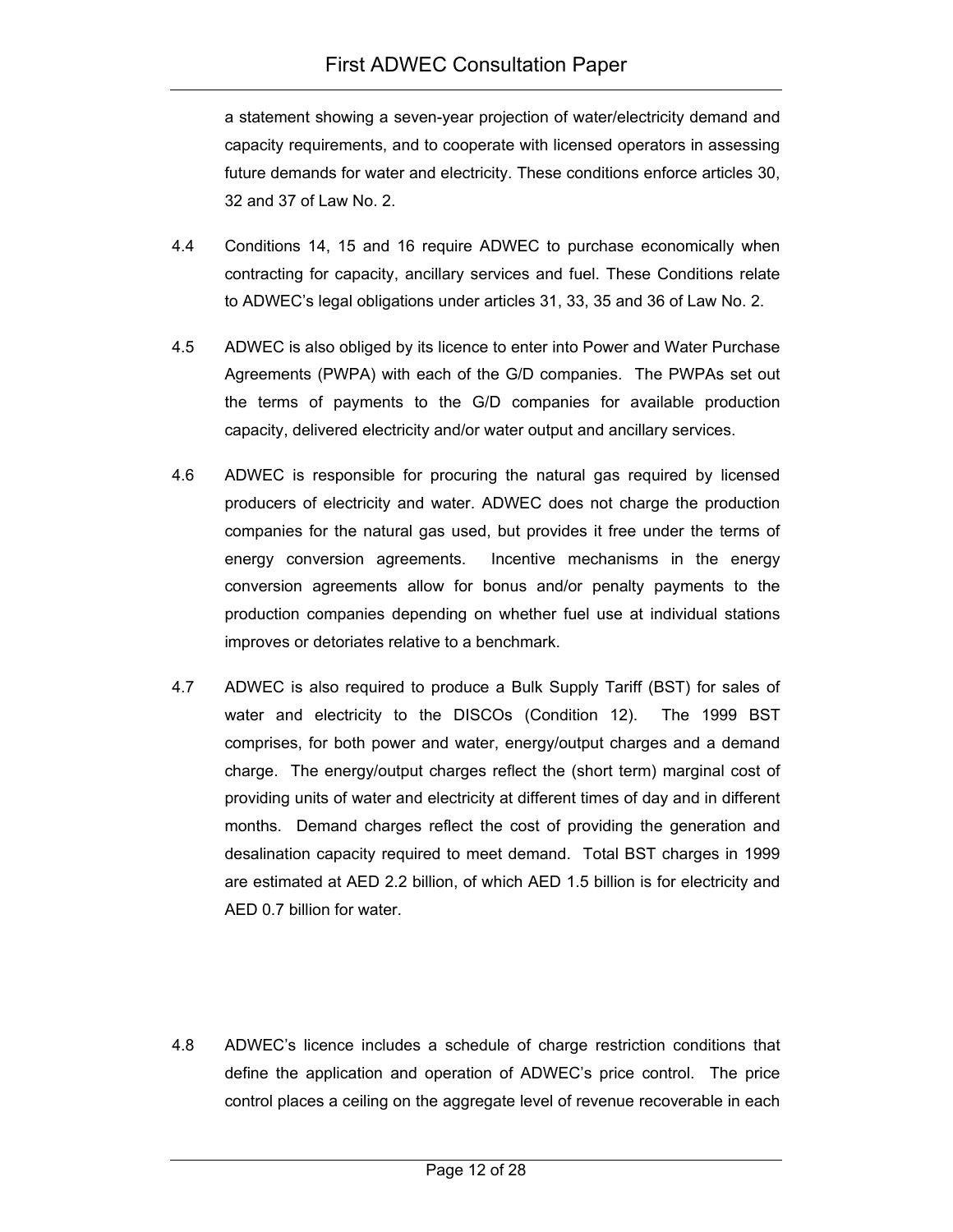year of the control, but does not specify the structure of ADWEC's charges to customers. The price control mechanism is set out in Part 4 of the licence (Schedule Charge Restriction Conditions).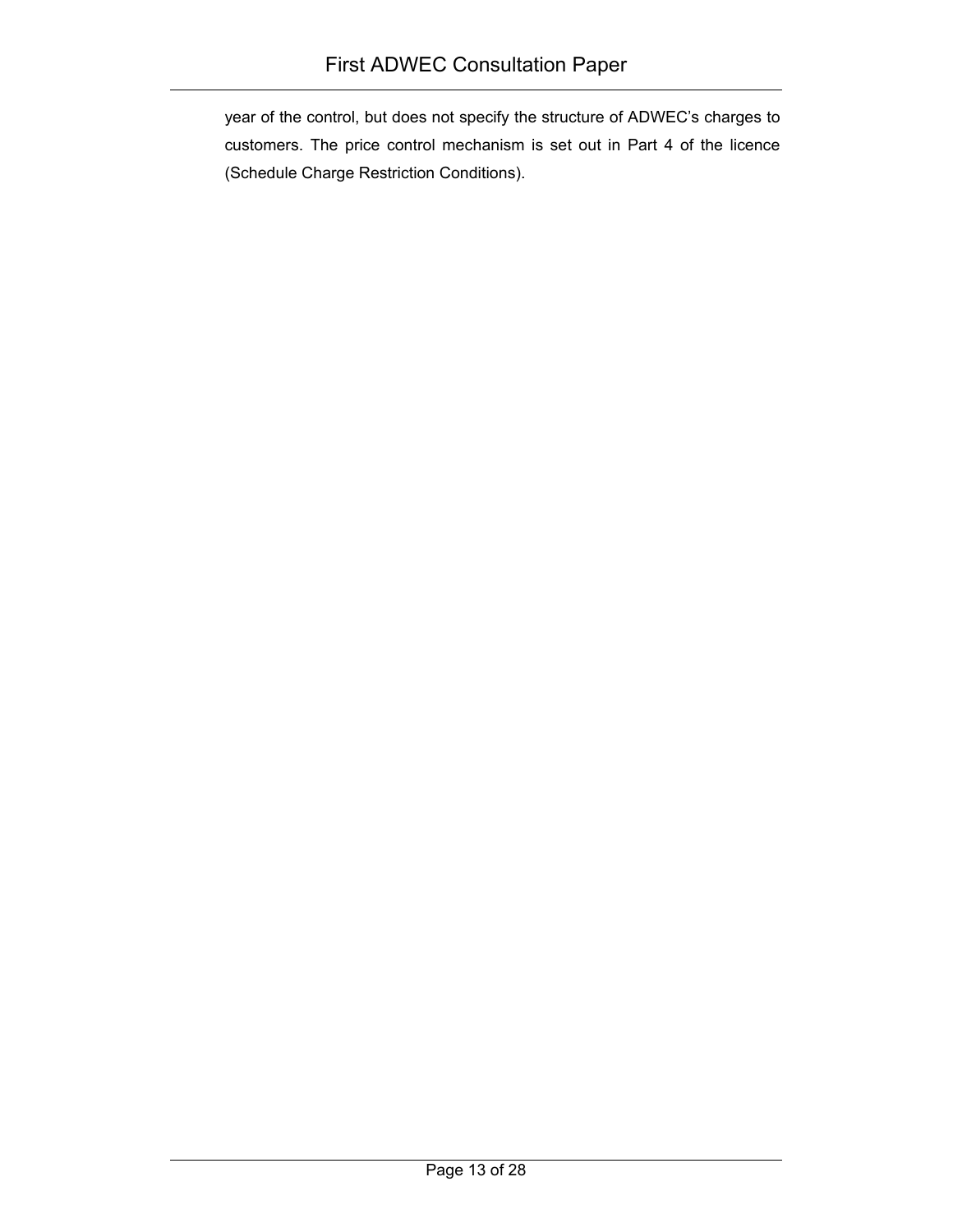#### **Part II: Issues for Consultation**

### **5. ADWEC's Costs**

- 5.1. ADWEC's costs fall into three broad categories: first, the payments to production facilities made through the PWPAs; second, the cost of fuel purchases; third, the costs of procurement activities and other functions (planning, setting the BST, etc) for which ADWEC is responsible.
- 5.2. As already mentioned, ADWEC has economic purchase obligations in respect of PWPA and fuel costs. These costs are significant and will vary year on year with changes in demand. Once the PWPAs have been signed, ADWEC has little direct control over these costs. They will reflect the performance of individual plant in terms of availability and fuel efficiency. They will reflect changes in the level and pattern of demand throughout the year. And they will reflect Transco's despatch of plant to meet that demand.
- 5.3. The Bureau would be interested in views on how ADWEC might be given enhanced incentives to manage these costs. One way to offer incentives to ADWEC would be to allow efficiency gains made in respect of PWPA and fuel costs to be shared between ADWEC, the generation/production companies and customers. Such an incentive mechanism operates, for example, in the price control of the power procurement business of Northern Ireland Electricity, a business with very similar obligations to ADWEC. That said, the Northern Ireland (NI) system's costs are, at least at present, somewhat easier to predict than those in Abu Dhabi. This is principally because the NI system is growing more slowly than Abu Dhabi's and has thus required no major recent capacity additions. Furthermore, the power procurement company despatches the plant under contract to it and thus has more direct control over certain costs. In these circumstances, the Bureau does not consider it practical at present to include in the price control direct financial incentives in respect of ADWEC's economic purchasing obligations. This does not rule out the introduction of such incentives in the future. They might be practical during future price control periods that do not face the uncertainty of major capacity additions or when demand growth is more moderate.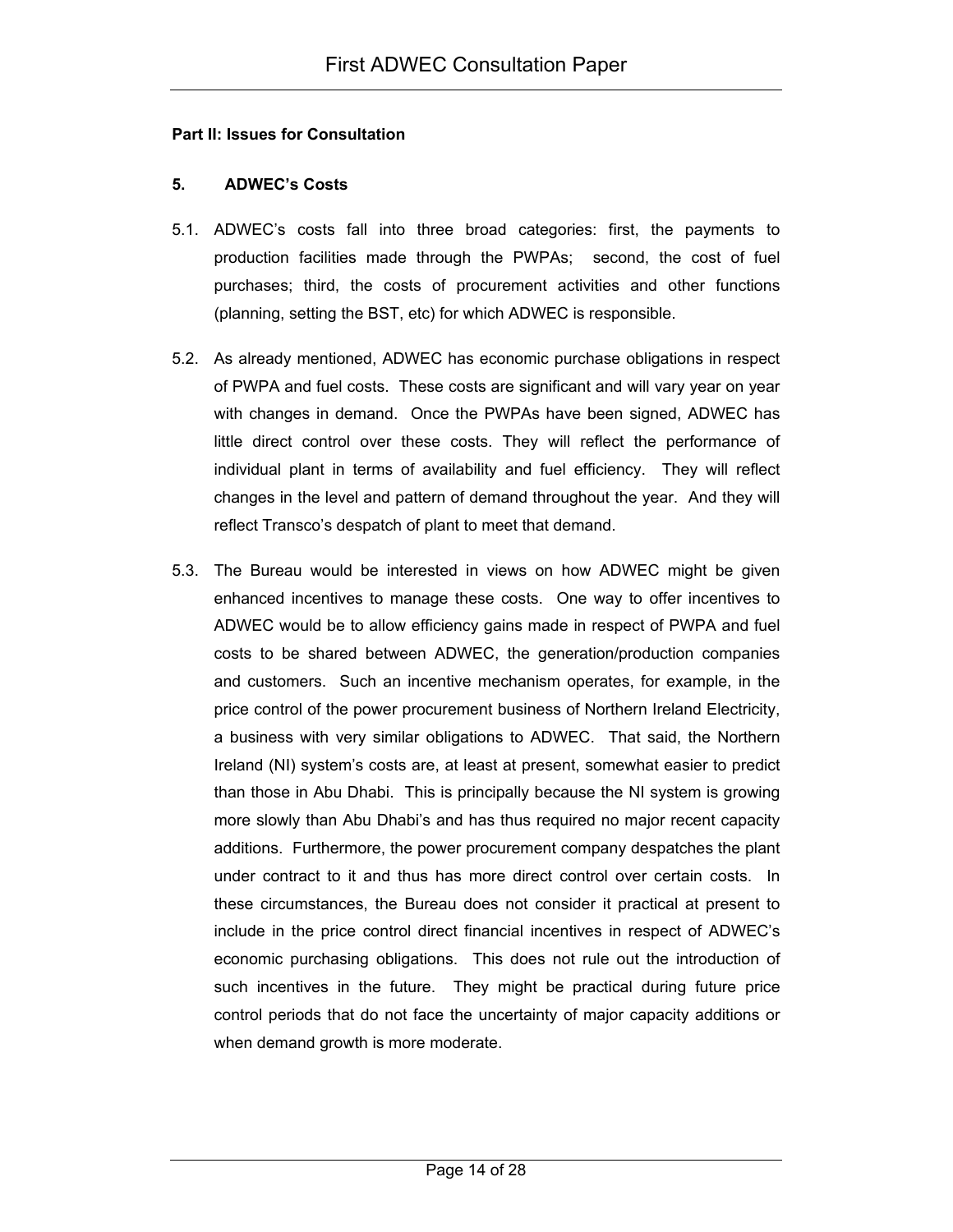- 5.4. A related issue is that under the present price control formulae, ADWEC faces no direct financial incentive to meet the generation and desalination security standards. It is for consideration whether ADWEC should face the possibility of reduced profit if it fails to meet demand. Again, such an incentive is found in the licence of the NI power procurement business. The introduction of such an incentive for desalination security is probably not presently practical: water demand is at present subject to supply constraints. However, in the case of electricity, there is a surplus of capacity over demand and a clear generation security standard in place. The Bureau's present view is, therefore, that a financial incentive for generation security is both desirable and practical. Annex A contains the relevant condition from the licence of Northern Ireland Electricity. The Bureau would be interested in views on the introduction of an analogous condition for ADWEC.
- 5.5. The final category of costs mentioned in paragraph 5.1 above, those associated with ADWEC's procurement activities, are a small proportion of total system costs. ADWEC has significant control over these costs and some form of regulatory control is desirable in order to ensure that the procurement functions are carried out in an efficient manner and to motivate ADWEC to achieve efficiency savings which in due course can be passed on to customers. The analysis of costs in section 10 below therefore focuses on these costs and how they might be expected to behave over the price control period.

# **6. Scope And Duration Of New Price Controls**

- 6.1 It seems appropriate that the initial controls should cover all ADWEC's revenue recovered from charges to the DISCOs in respect of procurement and supply of water and electricity.
- 6.2 The case for excluding services from the scope of the control is generally based on there being services which are unpredictable and therefore difficult to capture adequately in the price control formula or services that are open to competition that need not therefore be subject to price control. It is not clear that, at present, any elements of ADWEC's costs fall into either category.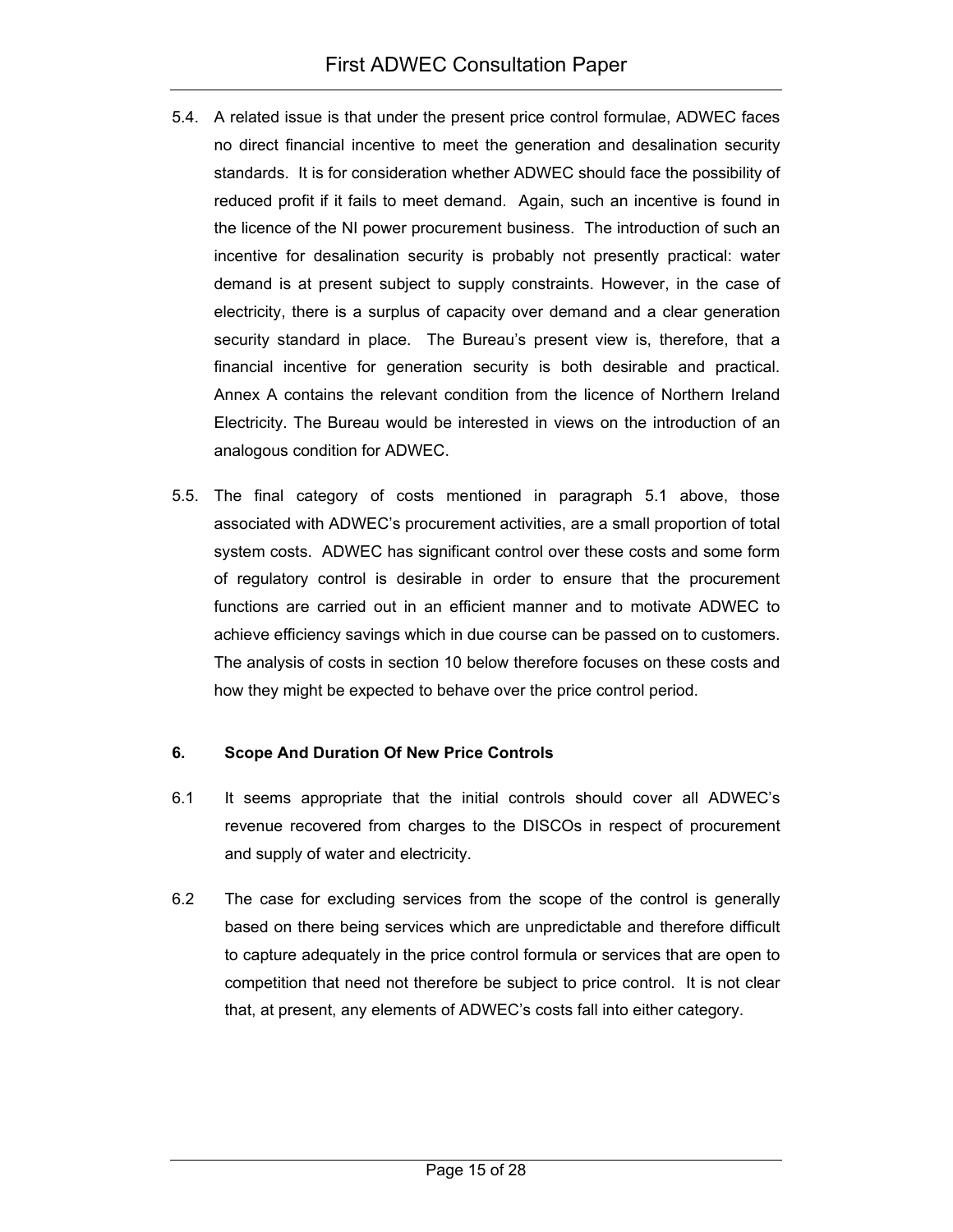- 6.3 The duration of the price controls must strike a balance between providing incentives for efficiency and reducing exposure to unanticipated outcomes. A longer duration for a control can provide greater incentives for companies to implement efficiency savings. However, a longer duration also increases the possibility of performance being significantly at variance with expectations at the time the control is set.
- 6.4 Experience from other price control regimes suggests three to five years strikes a reasonable balance between the conflicting objectives discussed above. As with the other price-controlled businesses, ADWEC has to adjust to its responsibilities in the new industry structure while meeting rapid demand growth. In addition, there is little historical information on ADWEC's costs on which to base projections of future costs. These circumstances suggest a price control of a relatively short duration. The Bureau's initial view is that a three-year duration will be appropriate.

# **7. Form Of Control**

- 7.1 The form of price control chosen strongly influences the allocation of risk between the company concerned and its customers. Broadly speaking, incentive forms of regulation seek to allocate risks where they are best managed. Annex B discusses the advantages and disadvantages of different forms of control in more detail.
- 7.2 The Bureau's initial view is that an RPI-X form of control is appropriate for the procurement costs over which ADWEC has direct control. There remain, however, significant issues concerning the precise formulation of the control, and the approach taken to set it.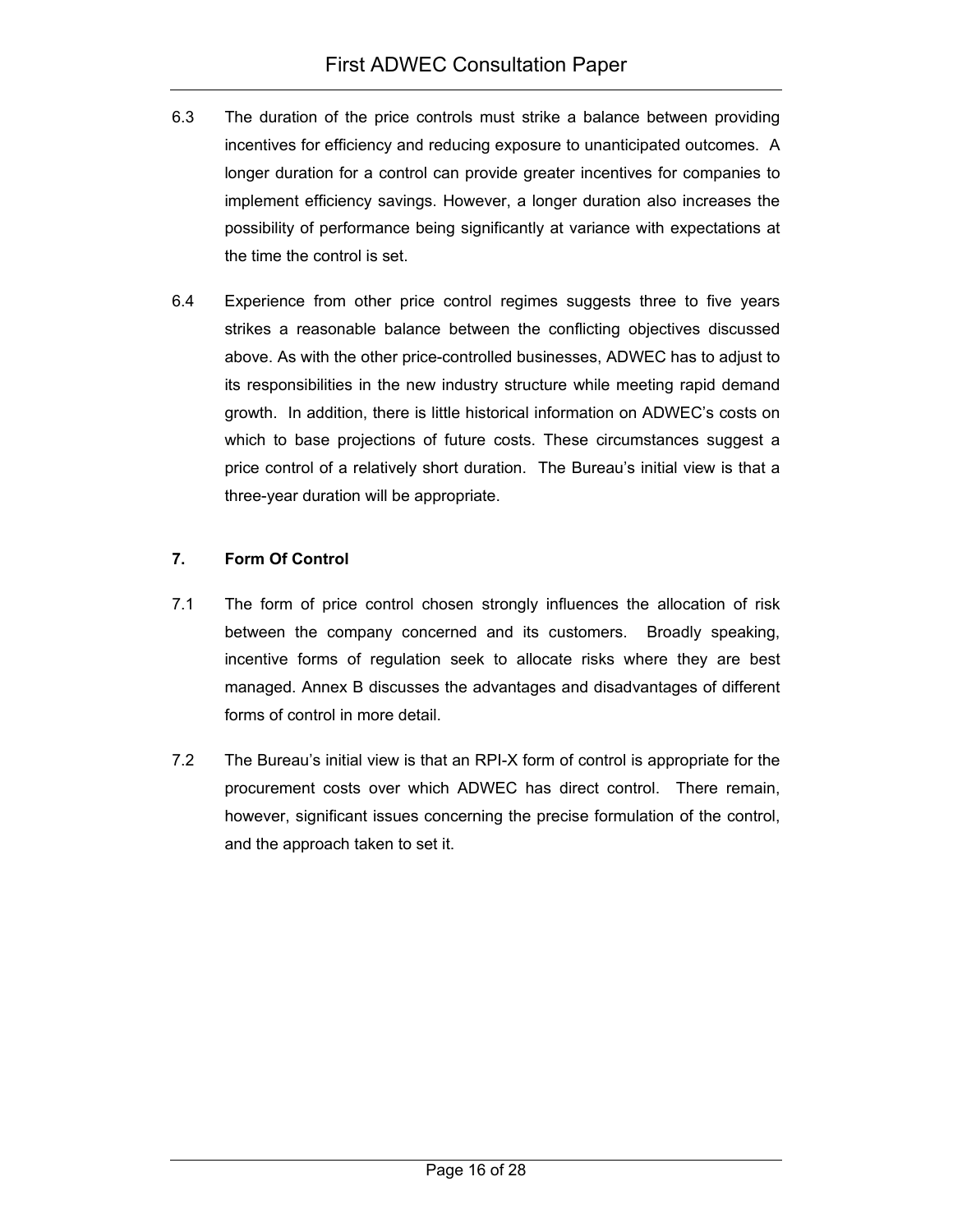# **8. Price Control Mechanisms**

8.1. ADWEC's price control operates through a formula that places a ceiling on the aggregate level of revenue recoverable in each year of the control. The maximum allowed revenue ADWEC can recover in a year is calculated according to the following formula:

$$
MR_t = PWPA_t + F_t + A_t - K_t \tag{1}
$$

- 8.2. Where  $MR_t$  is the maximum allowed revenue relating to ADWEC's regulated activities. PWP $A_t$  is the aggregate of all amounts due measured on an accruals basis under Power and Water Purchase Agreements in year t.  $F_t$  is the amount due measured on an accruals basis in respect of fuel purchases in year t.  $K_t$  is the correction factor.
- 8.3. PWPA and fuel costs are effectively treated as pass through in the formula (although ADWEC is subject to economic purchasing constraints with regard to both components).
- 8.4.  $A<sub>t</sub>$  is the allowed electricity and water procurement costs in year t. In the first relevant year the value of  $A_t$  shall be the notified value. In subsequent years the value of  $A_t$  is determined by the following formula:

$$
A_{t} = A_{t-1} \left[ 1 + \frac{CPI_{t} - Xa_{t}}{100} \right]
$$
 (3)

8.5. Where CPI $<sub>t</sub>$  is the percentage change in the UAE Consumer Price Index and</sub>  $Xa<sub>t</sub>$  is a value determined by the Bureau. Unlike PWPA and fuel costs, At is not subject to year on year correction.

# **9. Setting The Controls**

9.1. Setting an RPI-X price control requires an estimate of the revenue that would be sufficient to finance an efficient, well run business including an adequate return on investment. Consideration is required as to the likely level of operating costs, over the period of the control and beyond, that a wellmanaged and efficient company would incur.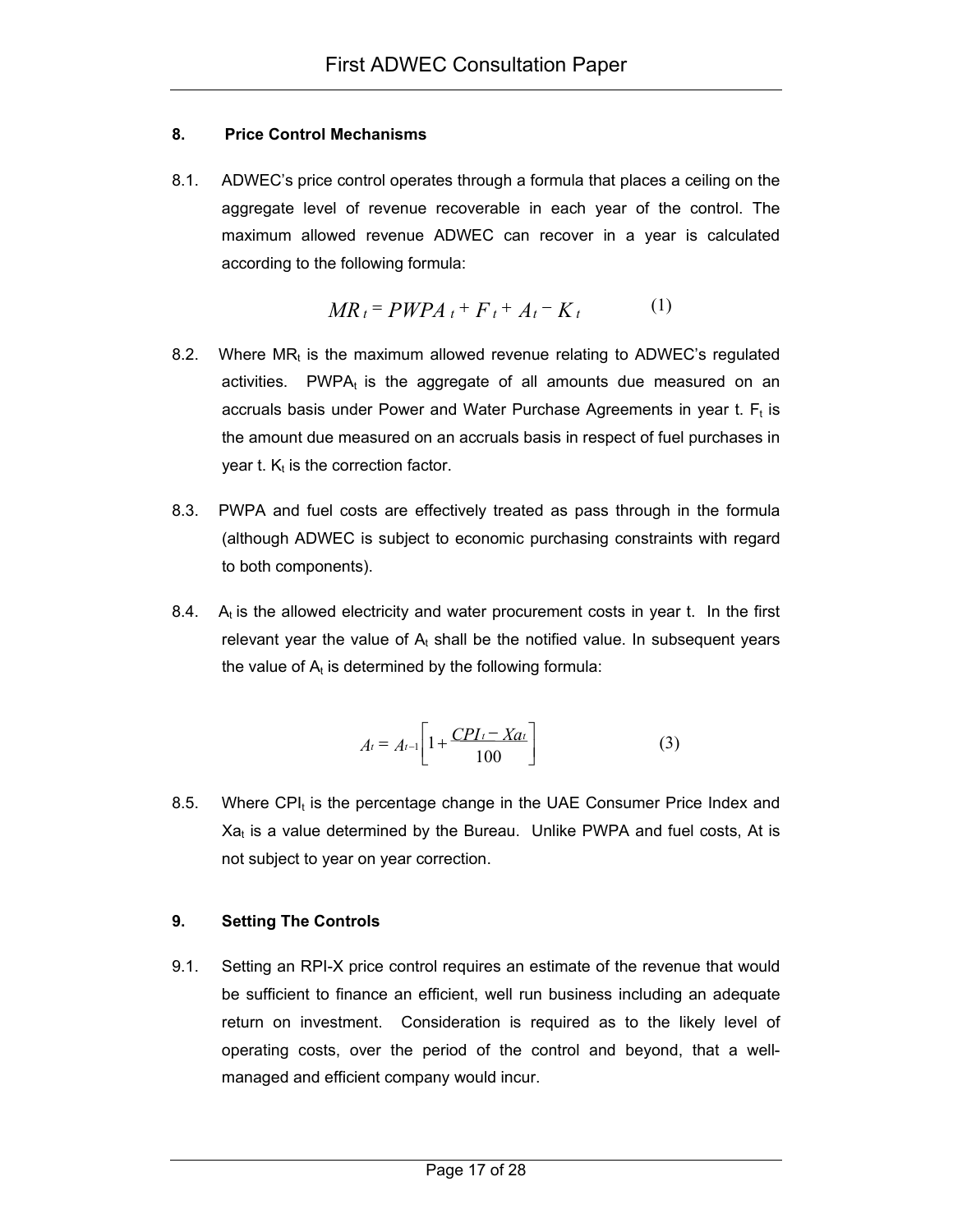- 9.2. In setting ADWEC's first price control, the Bureau will consider and make best use of all available information, including an assessment of procurement costs in overseas markets, and information to be provided by ADWEC regarding its estimate of future operating costs. The Bureau has also asked ADWEC to provide the water and electricity demand projections underlying its estimates of future costs.
- 9.3. As already mentioned, ADWEC's direct costs are small in relation to the total costs recovered through the Bulk Supply Tariffs. However, ADWEC has significant payment activities:
	- Payments to the generation/desalination companies under the PWPAs;
	- Payments for ADNOC gas supplies, and
	- Receipts from the DISCOs under the BST.
- 9.4. Depending on the payment terms under these contracts, and the incidence of payments, ADWEC may have a requirement for working capital. The Bureau will wish to assess this need and, if necessary, include within ADWEC's allowed revenue an allowance for the cost of funding the working capital requirement. Annex C discusses the cost of capital that the Bureau considers appropriate to fund an identified working capital requirement.

# **10. Assessing Future Operating Costs**

- 10.1. The Bureau has reviewed information from a number of sources to inform its assessment of ADWEC's future costs. In setting the price controls of other licensed companies the Bureau made use of those companies' 1997 and 1998 income statements. ADWEC's income statements are not helpful to the present exercise. This is because the responsibilities and functions now undertaken by ADWEC were previously undertaken by various sections of WED and it has not been possible to provide a meaningful assessment of these costs in the past. Nevertheless, the Bureau has reviewed and made use of information from the following sources:
	- ADWEC's 1999 budget;
	- Spend to date figures for January 1999 to August 1999; and
	- Cost information of the procurement business of Northern Ireland Electricity.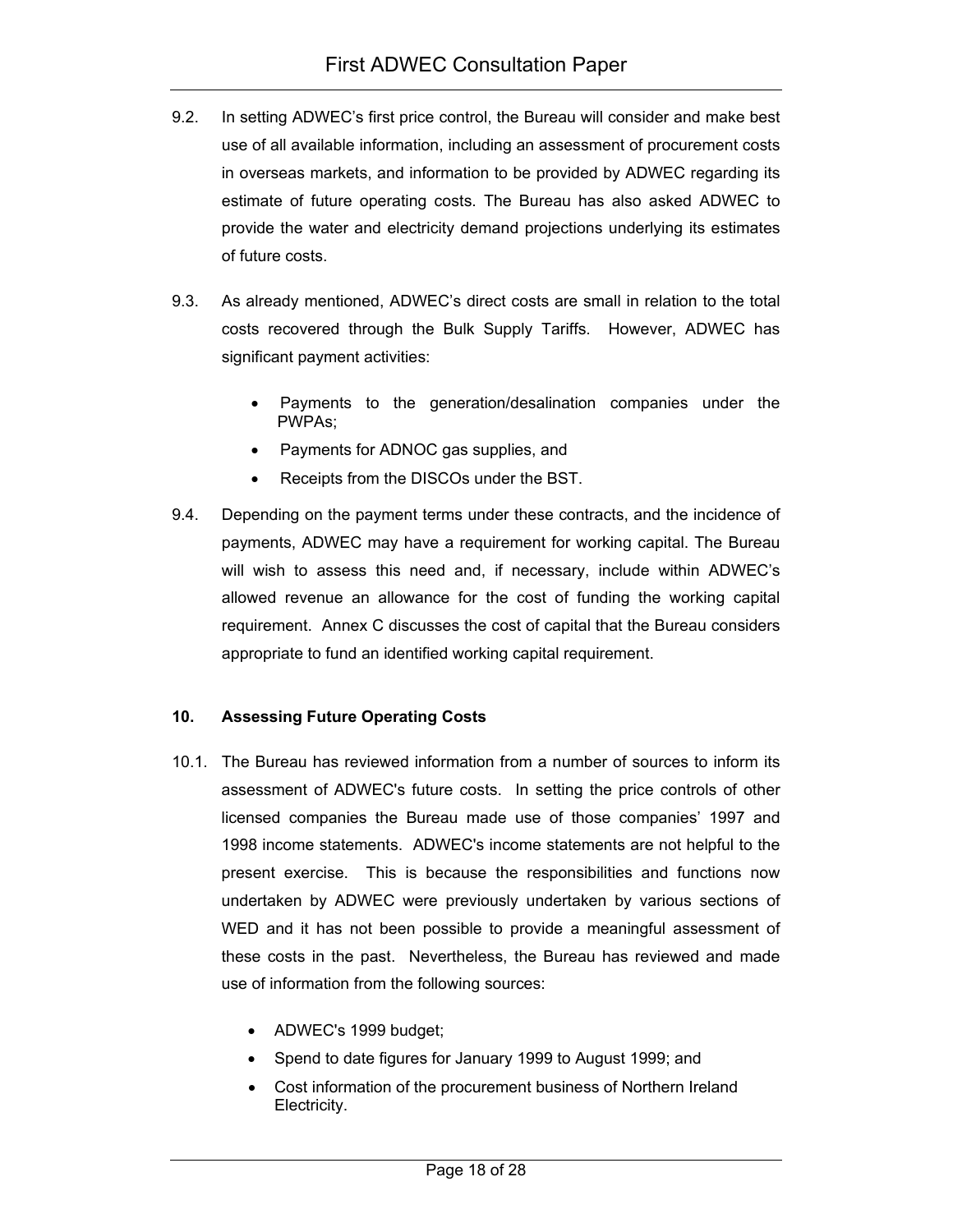- 10.2. ADWEC were also asked to provide to the Bureau cost projections for the price control period to inform the present exercise. No information has so far been received.
- 10.3. The 1999 budget estimate must be regarded with care: it was prepared by ADWEC before it had developed a clear understanding of its functions. The budget total includes a number of contingencies and many component elements are subject to uncertainty. However, the budget provides separate information on ADWEC's direct costs (staff costs, general expenses, and so on) and the cost of professional fees (for example, legal costs associated with the tender and procurement of new production units). The latter costs will be correlated with new capacity additions and will therefore be high in some years and low, sometimes zero, in others. The Bureau will therefore need to consider the likely level and profile of such costs during the price control period. Table 1 presents the main cost components of ADWEC's 1999 budget and expenditure to date.

|                       |      | Costs to date: | Annualised    | <b>Annualised cost to</b> |
|-----------------------|------|----------------|---------------|---------------------------|
| Item: AED million     | 1999 | Jan-Aug 1999   | costs to date | date as % Budget          |
| Staff & salary costs  | 8.0  | 24             | 3.5           | 44%                       |
| General expenses      | 2.5  | 0.2            | 0.3           | 11%                       |
| Professional fees etc | 7.4  | 0.0            | 0.0           | 0%                        |
| Total                 | 17.9 | 2.5            | 3.8           | 21%                       |

#### **Table 1: ADWEC 1999 Opex Budget (exc depreciation)**

Source: ADWEC 1999 budget

- 10.4. The costs in Table 1 are presented on a cash (not accrual) basis and might not accurately reflect the actual profile of ADWEC's costs. The numbers are nevertheless of interest, and show that staff costs and general expenses for the first eight months of 1999 represent just 30 per cent and 7 per cent, respectively, of the budget estimate for these items. Assuming that these costs are spread evenly throughout the year, annualised staff costs and general expenses represent just 44 per cent and 11 per cent of budget.
- 10.5. ADWEC has not thus far incurred any costs relating to professional services. Such costs that have been incurred this year in relation to the Taweelah A2 and A1 IWPPs have been settled by ADWEA. The Bureau will therefore need to establish whether ADWEA will continue to meet these costs or whether they will be charged to ADWEC at a later date.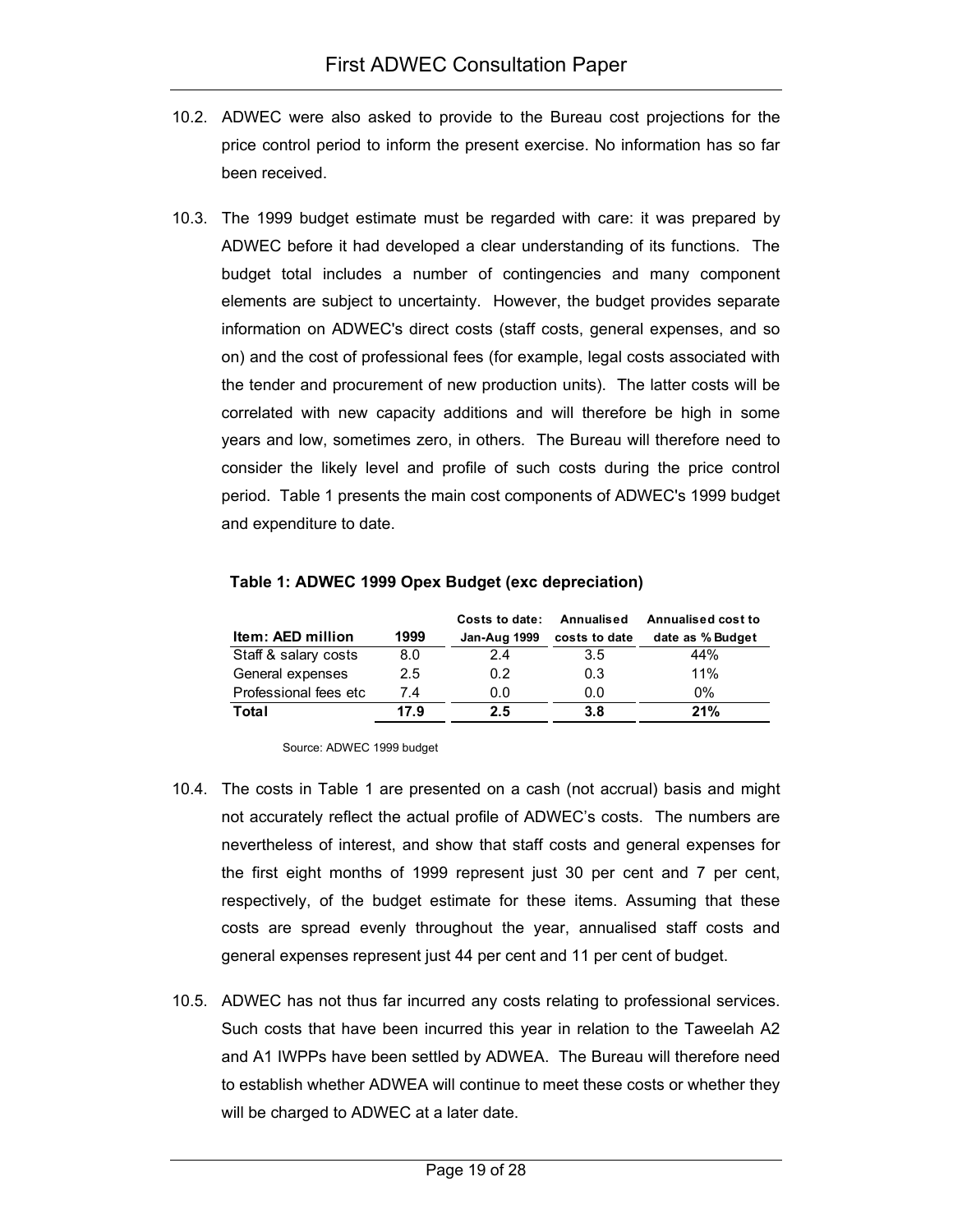- 10.6. Whilst there is clearly a case for ADWEC incurring cost for professional financial, legal and technical advice, it is also the case that some of these costs reflect ADWEA's interest as majority shareholder in the IWPPs. It may therefore be appropriate to allocate only a proportion of professional fees to ADWEC. The Bureau will need to ensure that the treatment of these costs is properly reflected in the notified value  $A_t$ .
- 10.7. The picture that emerges from the figures in Table 1 is that ADWEC's costs are running at a level far below budget. Examination of expenditure in recent months shows annualised expenditure is still only a little above AED 5 million. Whilst only a preliminary view, the Bureau sees little justification at present for annual expenditure over the price control period greater than AED 10 million, even allowing for expenditure on professional advisers.
- 10.8. It should also be mentioned that the 1999 BST includes an assumed level of  $A_t$  of AED 30 million. It therefore seems highly likely that, in respect of this component at least, the 1999 BST will over recover, with the over-recovery to be returned in the 2000 BST.

# **11. The Calculation Of Allowed Revenue**

- 11.1. Previous price control consultations have described a model for the calculation of revenue to be recovered under the price control. This model takes the form of a cashflow forecast for the period of the control. The control is then set so that the net present value (NPV) of revenue under the control is equal to the NPV of forecast costs.
- 11.2. A simplified version of such an approach may be suitable for ADWEC, under which the  $A_t$  term would be set so as to equate the NPV of revenue from  $A_t$  to the NPV of ADWEC's direct costs plus an allowance, if necessary, for funding working capital. The latter might take the form of assumed interest payments, or alternatively be expressed as a margin on turnover under the BST.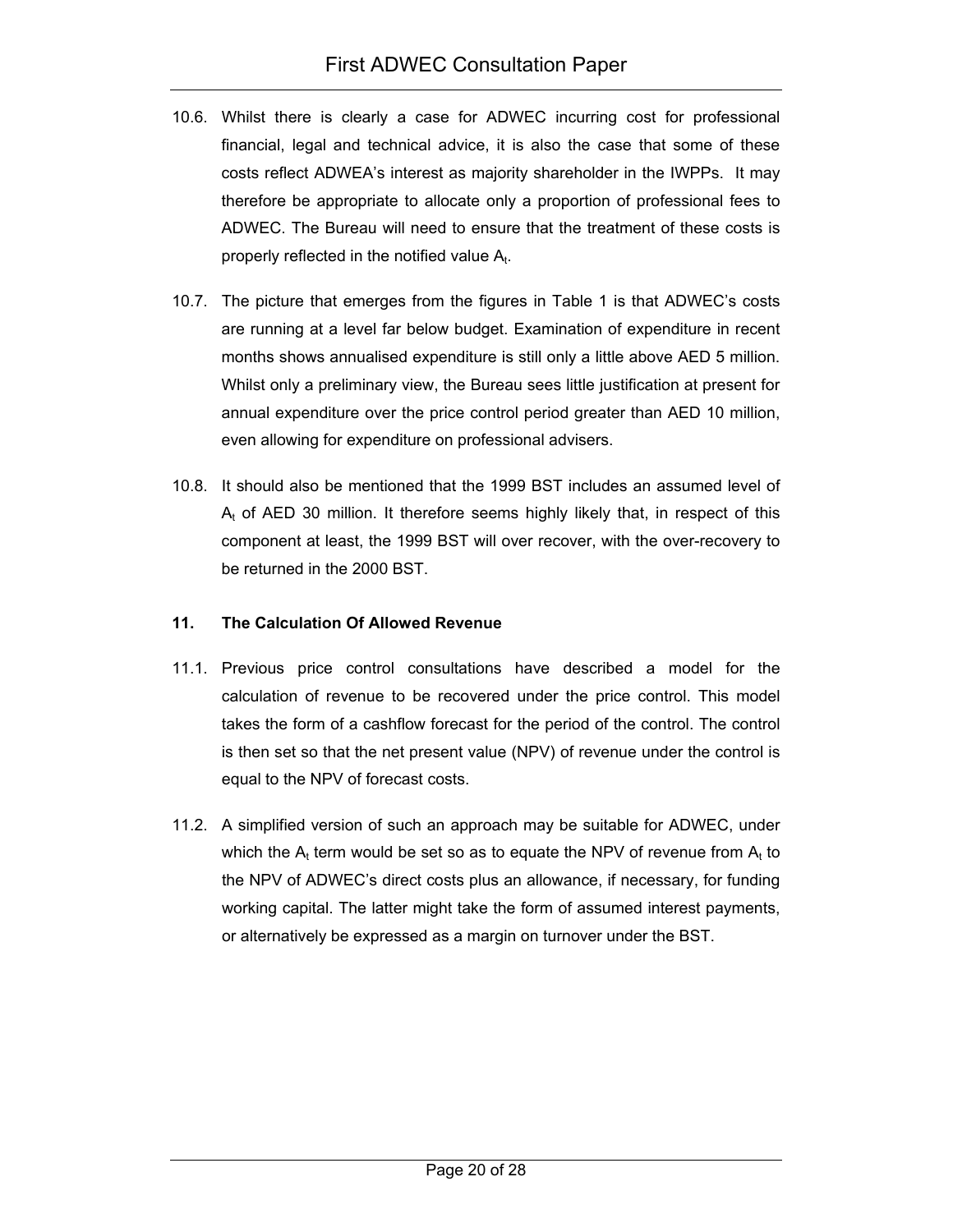#### **12. Issues For Comment**

- 12.1. Comments are invited on all aspects of ADWEC's price control, including:
	- Whether the control should cover all of ADWEC's revenue or whether some elements of revenue should be excluded from the controls;
	- Whether direct financial incentives for economic purchase should be included in this first control, and if so what form they should take;
	- Whether a direct financial incentive should apply in relation to ADWEC's obligation to meet the generation/desalination security standards;
	- An appropriate duration for this first price control; and
	- Whether RPI-X is an appropriate form of control, or alternatively should the control relate to reported profits or to some form of sliding scale regulation.
- 12.2. Comments are also invited on issues concerning the assessment of ADWEC's future revenue requirements, in particular:
	- The future levels of operating costs and capital expenditure for efficient water and electricity procurement and sales businesses, and methods which are appropriate for projecting these costs forward; and
	- Whether ADWEC has working capital requirements that should be recognised in the price control and the cost of capital to be used in assessing the funding of this working capital.
- 12.3. Comments are invited by  $10<sup>th</sup>$  November.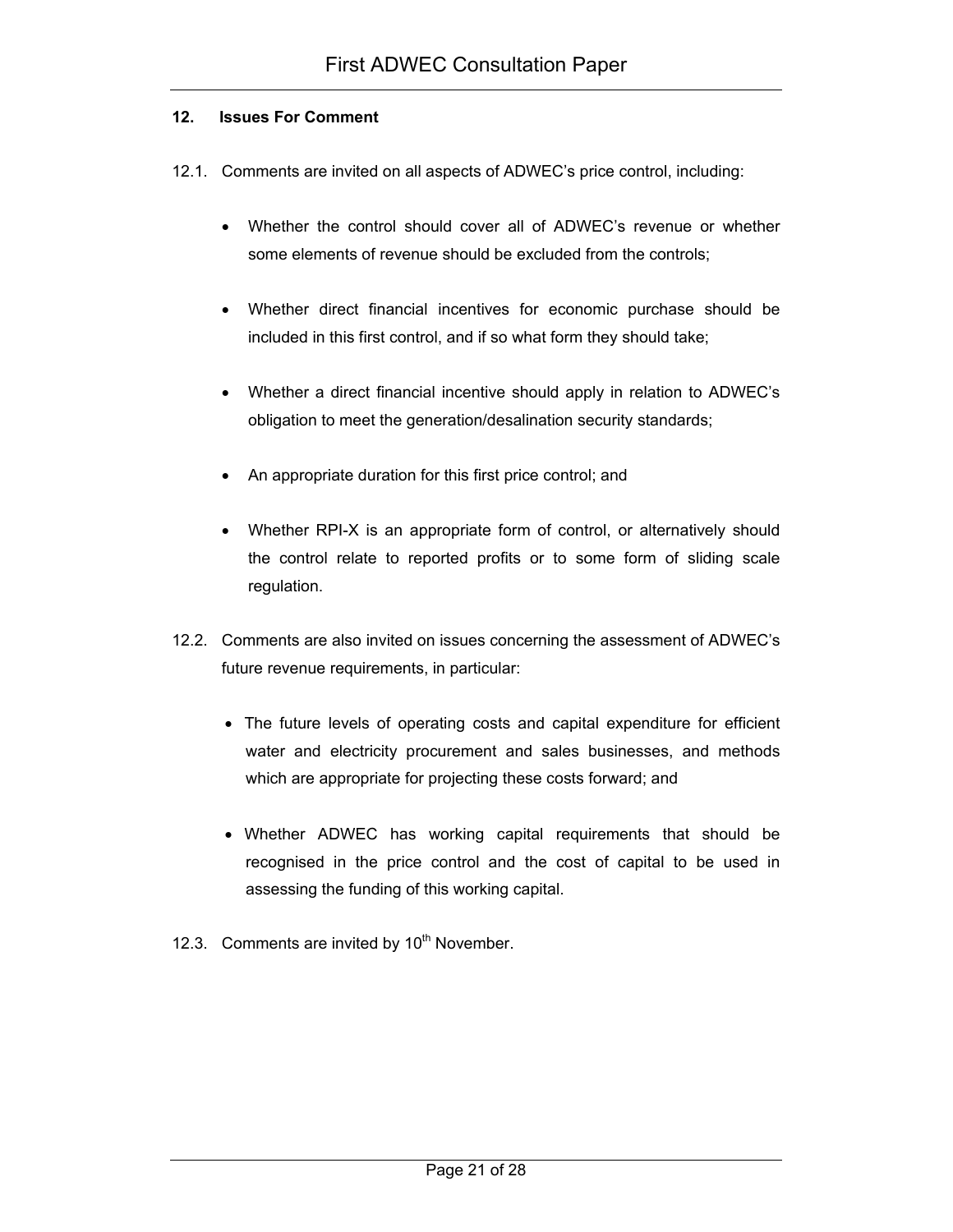#### **Annex A: Extract from NIE Generation Security Standard Condition**

The Director, after consultation with the power procurement manager, may at any time and from time to time by directions issued to the power procurement manager for the purpose of this Condition make such modifications to this Condition or any other Condition to which this licence is subject as, in the opinion of the Director, are the most appropriate to ensure that, in circumstances where the power procurement manager fails to meet demand from relevant suppliers by reason of a failure of the power procurement manager to make arrangements on appropriate terms with suitable persons for a sufficient amount of electricity generation to be available to it in good time in order to ensure that the generation security planning standard shall be met, the profit of the licensee in the financial year next following the year in which the failure in question occurs shall be reduced. Such directions issued in respect of any financial year shall not in aggregate have the effect of so reducing the profit of the licensee by an amount exceeding the maximum profit or loss. A person shall be a suitable person for the purposes of this paragraph if the power procurement manager, at the time that it entered into the arrangements in question, was satisfied on reasonable grounds, having made all necessary inquiries, that the person with whom the arrangements were made was and would continue to be a person with the necessary capability and qualifications so to provide the electricity generation in question.

Source: NIE licence condition 6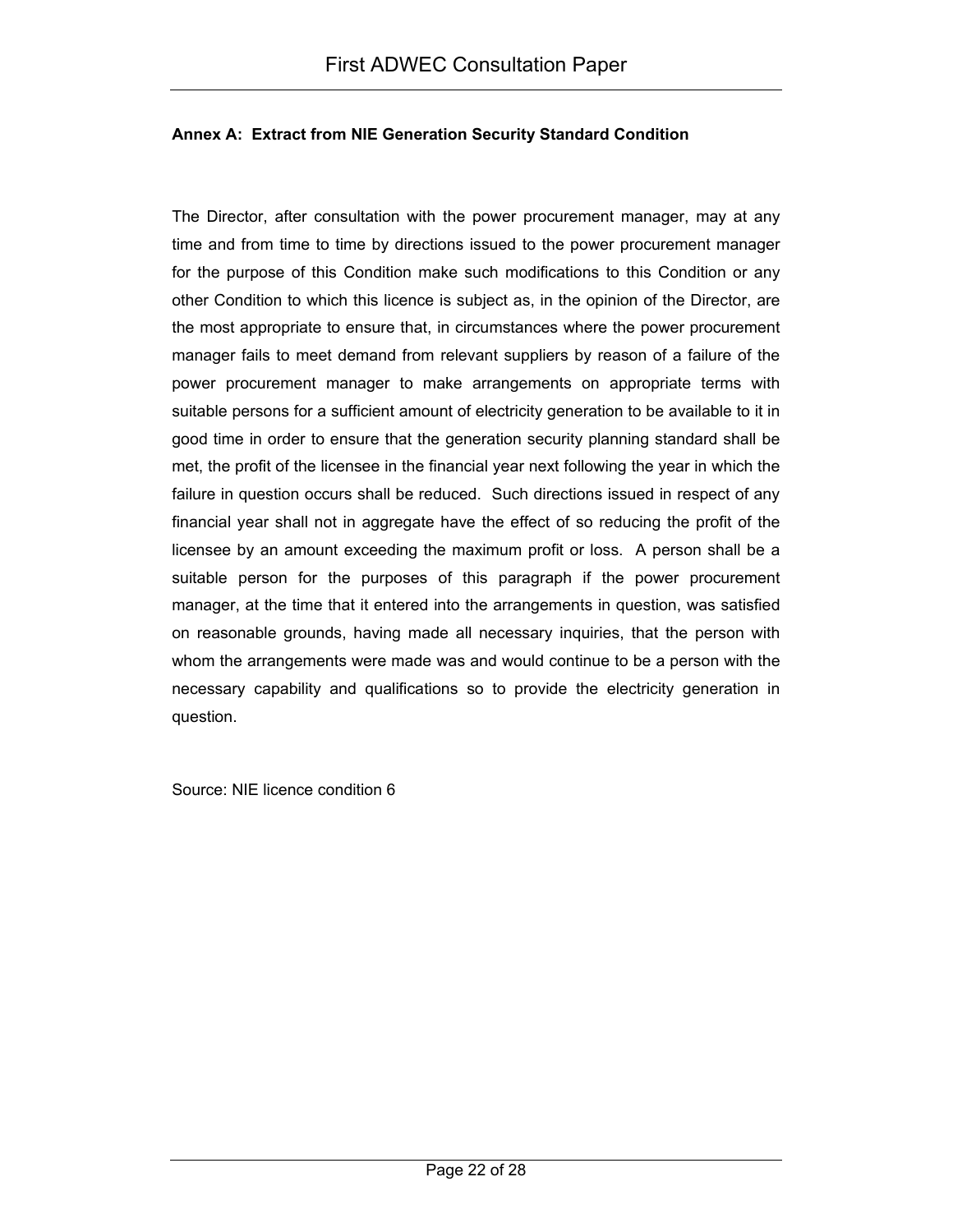#### **Annex B: Forms of Regulation**

### **RPI-X Price Control**

- B.1 An RPI-X control constrains average price or revenue to increase by no more than a specified level (X) relative to the rate of inflation as measured by an appropriate price index (for price control purposes the index is the UAE Consumer Price Index). An RPI-X control reflects anticipated future operating and capital expenditure, and is set to provide an adequate return to those financing the business consistent with efficient performance. This form of control is extensively used in UK utility regulation and is increasingly the preferred form of regulation in the US, Australia and other countries.
- B.2 The RPI-X form of control provides strong incentives to efficiency insofar as companies keep the gains from greater efficiency or suffer the losses of inefficiency during the period in which the control applies. Customers can benefit from efficiency improvements as the control in one period can be set to reflect efficiency improvements regarded as achievable in that period and as achieved improvements in efficiency are taken into account when setting the control in subsequent periods.
- B.3 The precise formulation of an RPI-X control may differ according to circumstances. The revenue yield version of the control specifies that average revenue per unit (kW/MG of maximum demand or kWh/gallon of units transmitted) should not exceed RPI-X. An alternative formulation, known as a tariff basket approach, specifies that a weighted average of the prices of different products or services should not exceed RPI-X. Both approaches allow the licencee to adjust the structure of tariffs subject to meeting other statutory and licence obligations.

#### **Profit Control**

B.4 One alternative to an RPI-X price control is a profit control under which prices are adjusted to reflect movements in allowed costs and a specified return on capital. A direct control on profit has the advantage of less extreme variations in profit or loss and ensures a more rapid adjustment of prices to ensure normal profits.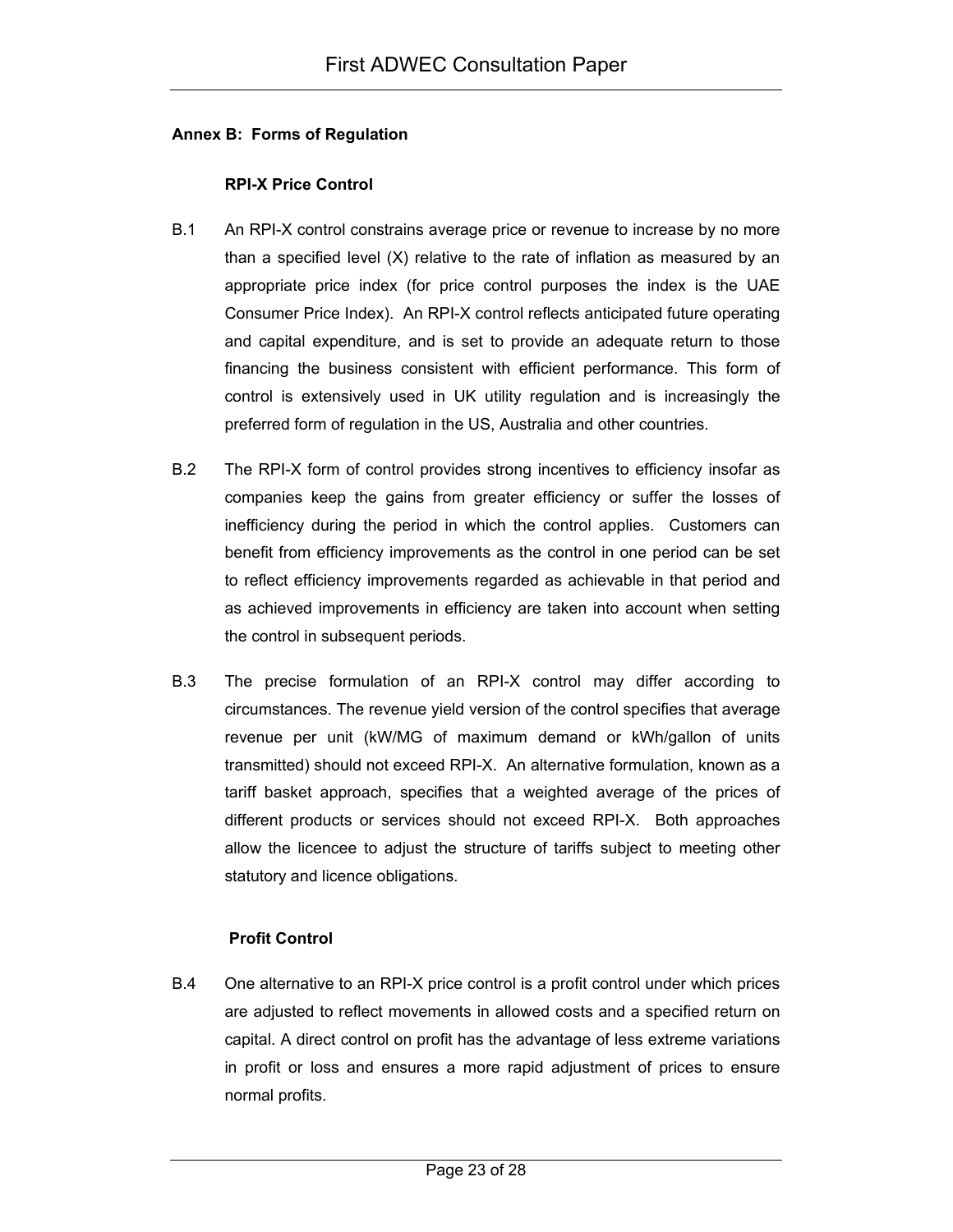- B.5 However, experience of this type of control suggests that there may also be less incentive to operate and invest efficiently which can result in higher prices to customers in the longer run.
- B.6 A major difficulty with a direct control on profit is the need to specify what allowed profit should be, how divergences from it should be identified in practice and how customers and those financing the business should apportion profits and losses which diverge from the allowed rate. There might be considerable scope for subjective judgement as to how an observed level of profit or loss ought to be adjusted or interpreted in the light of unexpected events. While this has historically been the predominant type of price control in the US electricity industry, other forms of control are increasingly being adopted.

#### **Sliding Scale Regulation**

- B.7 A further alternative to an RPI-X control is sliding scale regulation. This mechanism attempts to preserve the incentive properties of RPI-X while ensuring a closer link between prices and profit year on year. When profit moves outside certain pre-specified limits, prices are adjusted downwards or upwards compared to the level implicit in the RPI-X component of the control.
- B.8 Experience of sliding scale regulation in the US and the results of independent research suggest that the disadvantages of the mechanism outweigh the potential benefits. There is evidence that profit-sharing measures may reduce incentives to efficiency or might reduce regulatory stability. Such controls also pose considerable measurement problems.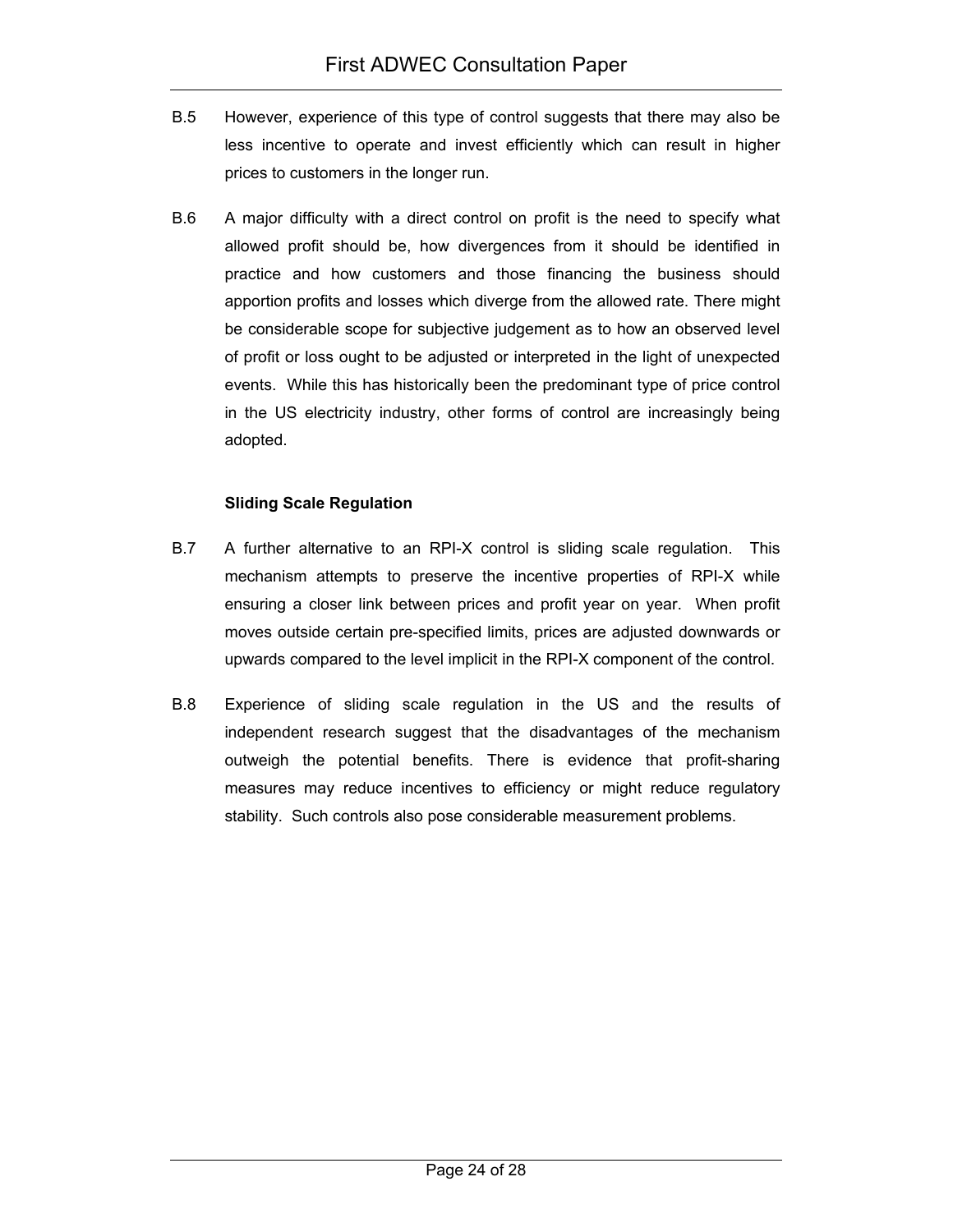#### **Annex C: Cost Of Capital Calculations**

### **Basic Approach**

- C.1 The method used to estimate the weighted average cost of capital (WACC) is the Capital Asset Pricing Model (CAPM). This model is the dominant approach used in calculating the cost of capital for individual businesses. Utility regulators typically use it in the determination of the weighted average cost of capital (WACC) for regulated businesses and it is widely used by financial analysts in evaluating conventional businesses.
- C.2 The CAPM considers the two main sources of finance used in most businesses: debt and equity. Separate estimates are made of the cost of these two sources of finance and they are then weighted by their relative proportions in the business to produce the overall WACC.
- C.3 The table below shows lower and upper estimates of the components of CAPM and the WACC.

|                                  | Lower | <b>Upper</b> |
|----------------------------------|-------|--------------|
| Risk free rate $(\%)$            | 3     |              |
| Debt premium (%)                 | 1     | 2            |
| Equity risk premium              | 3.5   | 5            |
| Equity beta                      | 0.6   | 0.8          |
| Debt proportion (%)              | 50    | 70           |
| Cost of debt                     | 4     | 6            |
| Cost of equity                   | 5.1   | 8            |
| Weighted average cost of capital | 4.55  | 6.6          |

#### **Table A.1 Weighted Average Cost of Capital**

Source: Bureau

# C.4 The remainder of this annex discusses the components of CAPM.

# **The Components of the CAPM**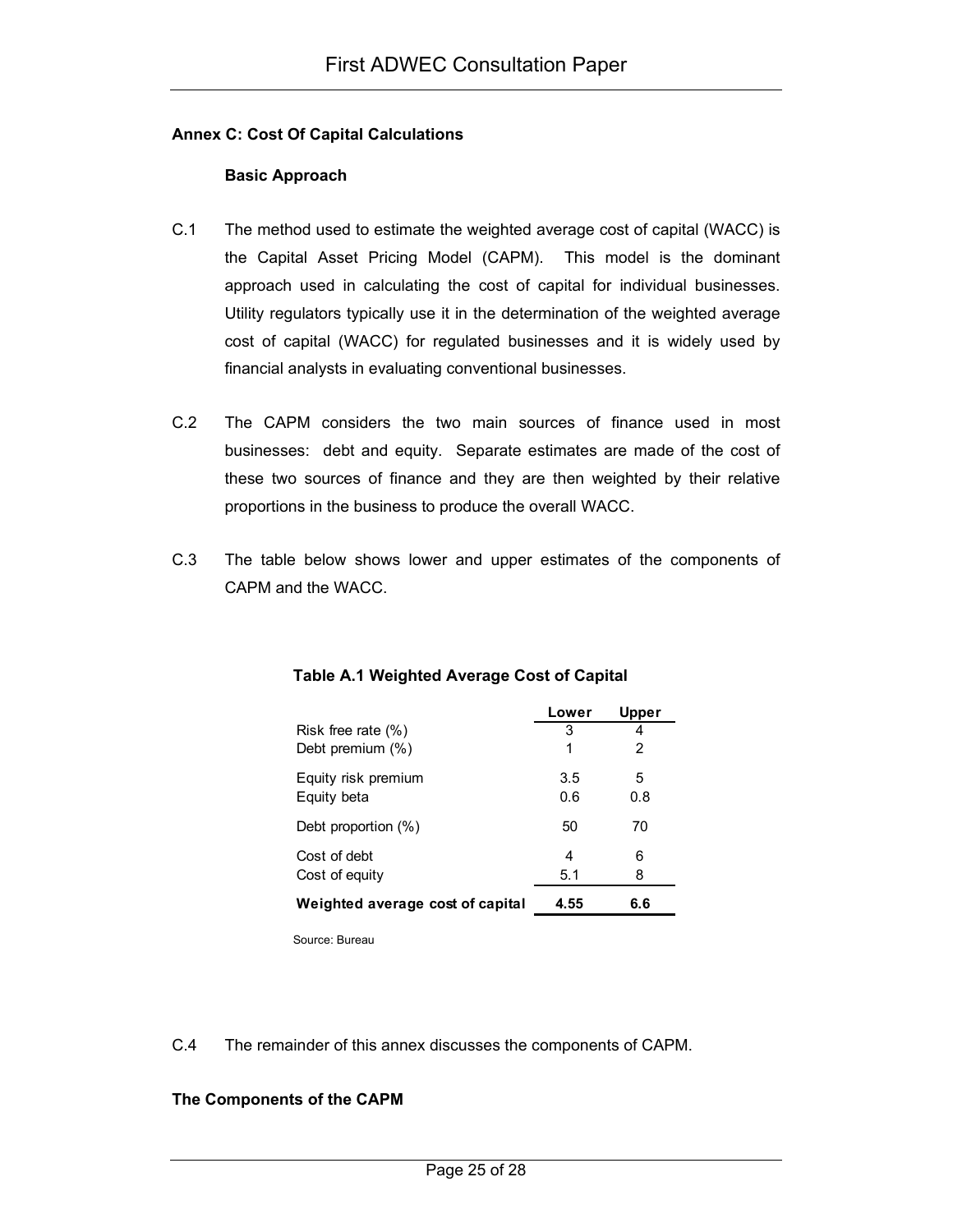#### **Risk Free Rate**

- C.5 This represents the return available from a completely riskless form of investment, that is one whose cashflows are fixed and that carries no risk of default. Typically, bonds issued by the UK or US government are taken as the most suitable risk-free investment. An additional advantage of using bonds issued by these governments is that both issue index-linked securities, that is bonds that, to all intents and purposes, guarantee a real rate of return unaffected by inflation.
- C.6 The UK government has a comparatively long history of issuing index-linked bonds and their return has tended to vary between three and four per cent. US index-linked securities have been available for only a couple of years and there is therefore a much shorter pricing history. However, these bonds have been issued with par rates of return of either 3.375% or 3.625% indicating little difference from the returns available on UK index-linked bonds. **For present purposes a range of 3 to 4 is assumed for the risk free rate.**

#### **Debt Premium**

C.7 The risk-free rate is not an appropriate measure of the cost of debt for businesses with uncertain cashflows and default risk. The debt premium measures the additional return required over and above the risk-free rate by a given business. There is little information about an appropriate debt premium for businesses in Abu Dhabi. However, Moody`s rates the long-term debt of the UAE at A2. Analysis of data from the US Federal Reserve shows that over the past 27 years, American utilities with an A rating have yielded an average 1.6% over 10 year Treasury bonds. **The analysis presented in Table A1 has, in consequence, used a range of 1% to 2% for the debt premium ADWEC.**

**Equity Risk Premium**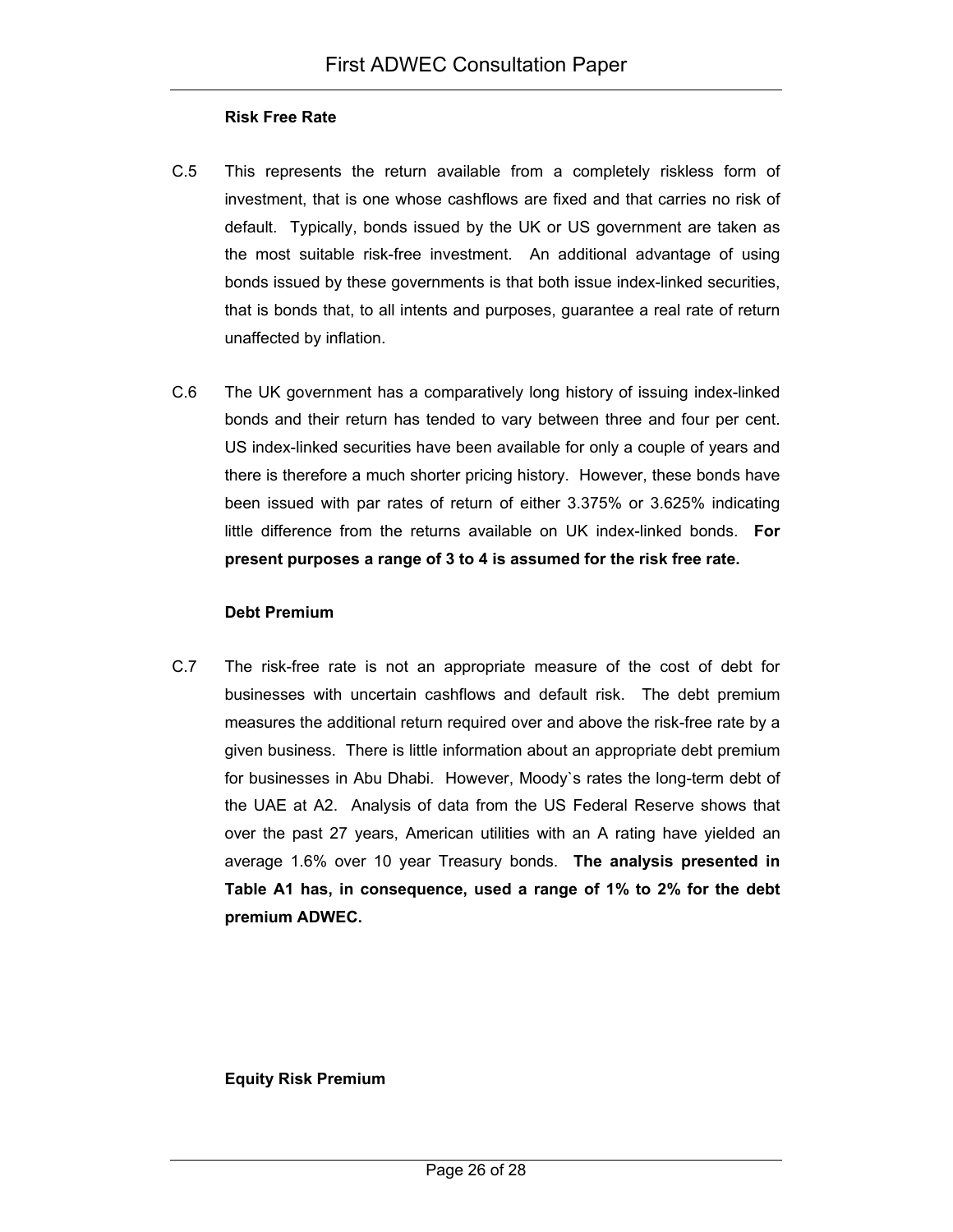C.8 This parameter measures the extra return required on average for investment in equities compared to the risk-free rate. Historically, this has been the most contentious component of the CAPM. However, in recent years a consensus has begun to emerge around significantly lower values for the equity risk premium than had previously been considered. This parameter also raises the question of the applicability of values derived from UK and US analysis to the Abu Dhabi situation. There is little information available regarding required returns in the UAE but it is at least arguable that the return required by water and electricity procurement business in Abu Dhabi need not be materially different from that required by comparable businesses in the UK. The regulatory regime developed for Abu Dhabi has drawn deliberately on best practice in the UK and elsewhere to minimise the level of unnecessary risk to which the businesses might be exposed. **Accordingly, a range of between 3.5 and 5 is assumed for the equity premium.** 

#### **Equity Beta**

C.9 The equity measures the riskiness of a given investment relative to the average level of risk in the market. A beta of one indicates that a company is perceived as having average risk, a lower figure suggests lower than average risk. Utilities are generally regarded as comparatively low risk. US rate of return regulated utilities have reported betas as low as 0.2 for sustained periods. Betas on UK price regulated utilities have tended to be higher, in the range 0.4 to 1. **For present purposes a range of 0.6 to 0.8 is consistent with the view taken by regulators in recent price control reviews.**

#### **Debt / Equity Proportion**

C.10 Regulated utilities have relatively stable cashflows and are therefore well suited to a high level of gearing. It has been the experience in the UK that gearing levels have risen over time: `providers of capital are content with higher levels of gearing for utilities` Ofwat October 1998. For its present review of water and sewerage prices, Ofwat has focused on a gearing level between 50% and 60%. **For the purpose ADWEC price control calculations a proportion of debt of between 50% and 70% is assumed.**

#### **The Weighted Average Cost of Capital**